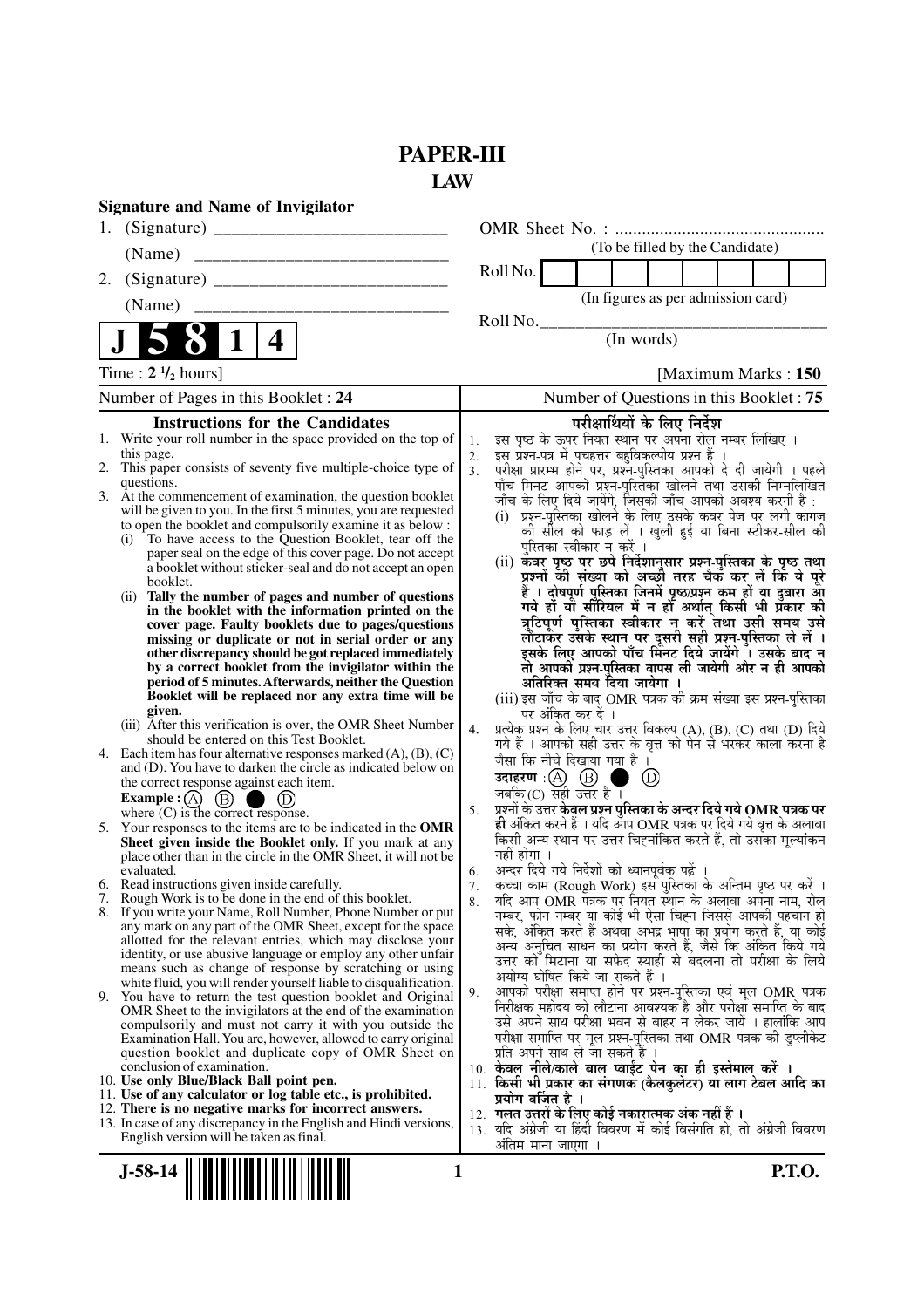#### **LAW Paper – III**

## **Note :** This paper contains **seventy five (75)** objective type questions of **two (2)** marks each. **All** questions are compulsory.

- **1.** 'The constitution establishes a system of government which is almost quasi-federal ……. a unitary state with subsidiary federal features rather than a federal state with subsidiary unitary features.' This is the opinion of :
	- (A) K.C. Wheare
	- (B) Jennings
	- (C) A.V. Dicey
	- (D) None of the above
- **2.** Match List-I with List-II and select the correct answer using the codes given below :

|               |                                   | List – I     |              |              | $List-II$                           |
|---------------|-----------------------------------|--------------|--------------|--------------|-------------------------------------|
| i.            | of Judges                         |              |              |              | Appointment a. Article-124          |
| ii.           | A Court of<br>Record              |              |              |              | b. Article-129                      |
| iii.          | cases                             |              |              |              | Appeal in civil c. Article-133      |
|               | appeal to<br><b>Supreme Court</b> |              |              |              | iv. Certificate for d. Article-134A |
| <b>Codes:</b> |                                   |              |              |              |                                     |
|               | i                                 | ii           | iii          | iv           |                                     |
| (A)           | a                                 | $\mathbf b$  | $\mathbf{C}$ | d            |                                     |
| (B)           | a                                 | $\mathbf{C}$ | $\mathbf b$  | d            |                                     |
| (C)           | a                                 | $\mathbf b$  | d            | $\mathbf{C}$ |                                     |
| (D)           | b                                 | a            | d            | $\mathbf{C}$ |                                     |
|               |                                   |              |              |              |                                     |

- **3.** The constitution of Election Commission is provided in the constitution under :
	- (A) Article-323
	- (B) Article-324
	- (C) Article-327
	- (D) Article-329

**4.** Match List-I with List-II and select the correct answer using the codes given below :

## **List – I List – II**

- i. Doctrine of Eclipse a. RMDC v/s Union of India ii. Doctrine of severability b. State of Bombay v/s F.N. Balsara
- iii. Doctrine of Waiver c. Bhikaji v/s State of M.P.
- iv. Doctrine of pith and substance d. Bashesher Nath v/s Income Tax Commissioner

 **Codes :**

|     | Ť           | 11          | 111         | 1V |
|-----|-------------|-------------|-------------|----|
| (A) | $\mathbf c$ | b           | d           | a  |
| (B) | $\mathbf b$ | $\mathbf c$ | a           | d  |
| (C) | $\mathbf c$ | a           | d           | h  |
| (D) | d           | b           | $\mathbf c$ | a  |

- **5.** Incase there is any inconsistency between the laws made by parliament and the laws made by the state legislature, which one of the following shall prevail ?
	- (A) The law made by parliament only if it is passed before the law made by state legislature.
	- (B) The law made by parliament only if it is passed after the law made by state legislature.
	- (C) The law made by parliament whether it is passed before or after the law made by state legislature.
	- (D) The law made by state if it is passed after the law made by parliament.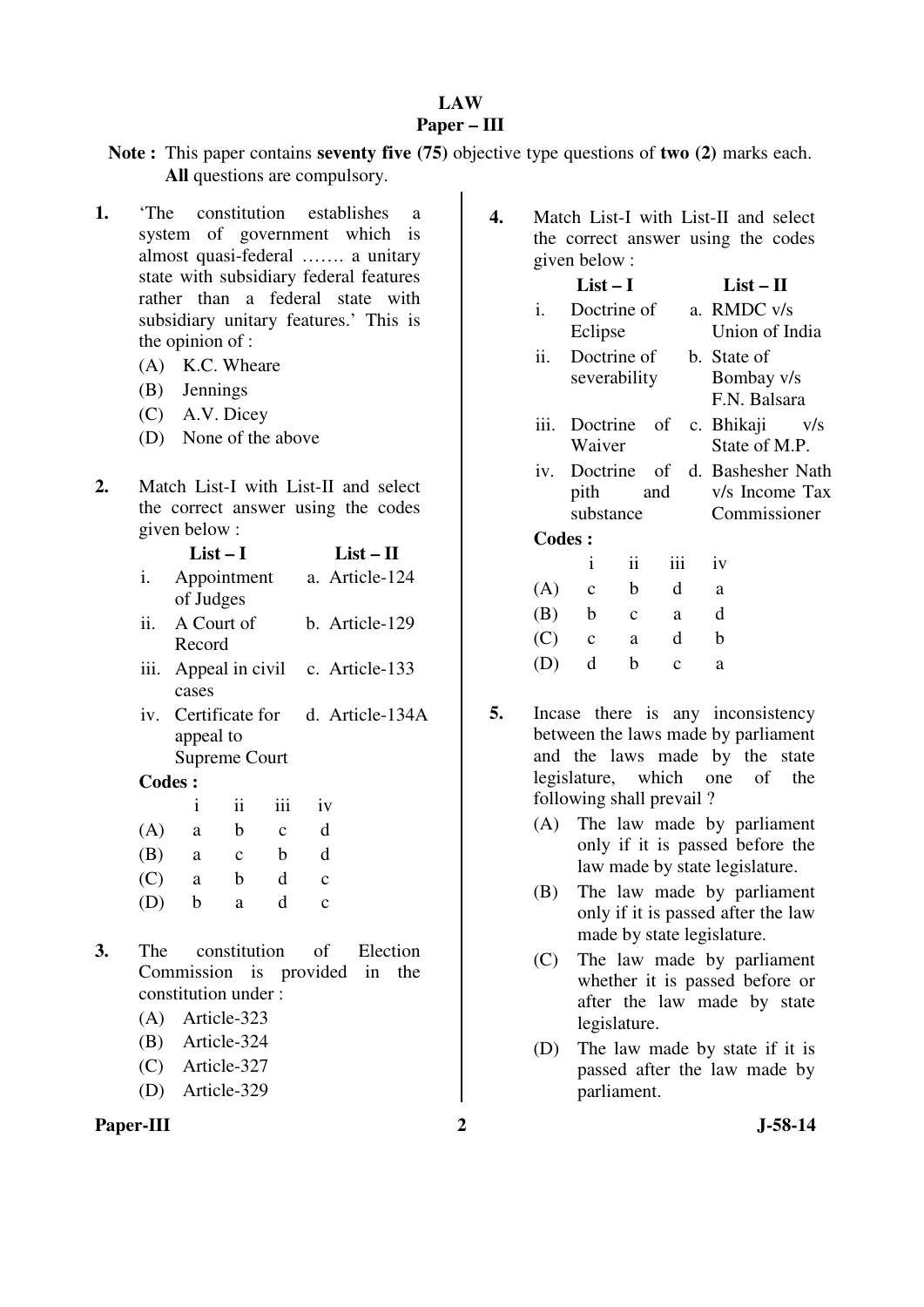# विधि

# प्रश्नपत्र – III

| नोट :     | - इस प्रश्नपत्र में <b>पचहत्तर (75</b> ) बहु-विकल्पीय प्रश्न हैं । प्रत्येक प्रश्न के <b>दो (2</b> ) अंक हैं । <b>सभी</b> प्रश्न अनिवार्य हैं । |    |       |                                                                                                             |
|-----------|-------------------------------------------------------------------------------------------------------------------------------------------------|----|-------|-------------------------------------------------------------------------------------------------------------|
| 1.        | संविधान शासन की एक ऐसी प्रणाली स्थापित<br>करता है जो लगभग अर्द्धसंघात्मक है<br>यह सहायकी संघात्मक लक्षणों के साथ एक                             |    |       | सूची-I को सूची-II के साथ सुमेलित कीजिए<br>तथा नीचे दिए गए कूट से सही उत्तर चुनिए :<br>सूची – I<br>सूची – II |
|           | एकात्मक राज्य है न कि सहायकी एकात्मक<br>लक्षणों के साथ संघात्मक राज्य ।<br>यह मत है :                                                           |    | i.    | a. आर.एम.डी.सी.<br>आच्छादन का<br>सिद्धांत<br>बनाम भारत संघ                                                  |
|           | (A) के.सी. व्हेयर का<br>जेनिंग्स का<br>(B)                                                                                                      |    |       | ii. पृथक्करणीयता<br>b. बंबई राज्य बनाम<br>का सिद्धांत<br>एफ.एन. बलसारा                                      |
|           | ए.वी.डाइसी का<br>(C)<br>उपर्युक्त में से कोई नहीं<br>(D)                                                                                        |    |       | iii. अधित्यजन का<br>c. भीकाजी<br>बनाम<br>सिद्धांत<br>मध्य प्रदेश राज्य                                      |
| 2.        | सूची-I को सूची-II के साथ सुमेलित कीजिए                                                                                                          |    |       | iv. सार और तत्त्व d. बशेशर नाथ बनाम<br>का सिद्धांत<br>आयकर आयुक्त                                           |
|           | तथा नीचे दिए गए कूट से सही उत्तर चुनिए:<br>सूची – I सूची – II                                                                                   |    | कोड : |                                                                                                             |
|           | न्यायाधीशों की<br>a. अनुच्छेद 124<br>i.                                                                                                         |    |       | ii<br>iii<br>$\mathbf{i}$<br>iv                                                                             |
|           | नियुक्ति                                                                                                                                        |    | (A)   | $\mathbf b$<br>d<br>$\mathbf{C}$<br>$\rm{a}$                                                                |
|           | रिकार्ड<br>ii.<br>b. अनुच्छेद 129<br>न्यायालय                                                                                                   |    | (B)   | $\mathbf b$<br>d<br>$\mathbf c$<br>a                                                                        |
|           | iii. दीवानी मामलों<br>c. अनुच्छेद 133                                                                                                           |    | (C)   | d<br>$\mathbf b$<br>$\mathbf{C}$<br>a                                                                       |
|           | में अपील                                                                                                                                        |    | (D)   | $\mathbf d$<br>$\mathbf b$<br>$\mathbf{C}$<br>a                                                             |
|           | d. अनुच्छेद 134-A<br>iv. उच्चतम                                                                                                                 |    |       |                                                                                                             |
|           | न्यायालय में                                                                                                                                    | 5. |       | यदि संसद द्वारा पारित विधि तथा राज्य                                                                        |
|           | अपील करने के<br>लिए प्रमाणपत्र                                                                                                                  |    |       | विधायिका द्वारा पारित विधि में कोई असंगतता<br>हो तो निम्न में से कौन सा अधिमान्य होगा ?                     |
|           | कूट :                                                                                                                                           |    |       | (A) संसद द्वारा पारित विधि, केवल तभी यदि                                                                    |
|           | $\mathbf{ii}$<br>iii<br>$\mathbf{i}$<br>iv                                                                                                      |    |       | वह राज्य विधायिका द्वारा पारित विधि से                                                                      |
|           | $(A)$ a b c d                                                                                                                                   |    |       | पहले पारित हुआ हो ।                                                                                         |
|           | (B)<br>$\mathbf b$<br>d<br>$\mathbf c$<br>a                                                                                                     |    | (B)   | संसद द्वारा पारित विधि, केवल तभी जब                                                                         |
|           | (C)<br>$\mathbf b$<br>d<br>a<br>$\mathbf c$<br>(D)<br>d<br>$\mathbf b$<br>$\mathbf c$<br>a                                                      |    |       | यह राज्य विधायिका के द्वारा पारित विधि<br>के बाद पारित हुआ हो ।                                             |
| 3.        | निर्वाचन आयोग के गठन को संविधान में<br>प्रावधानित किया गया है :<br>अनुच्छेद 323 के अन्तर्गत<br>(A)                                              |    | (C)   | संसद द्वारा पारित विधि, चाहे वह राज्य<br>विधायिका द्वारा पारित विधि के पहले<br>पारित हुआ हो अथवा बाद में ।  |
|           | अनुच्छेद 324 के अन्तर्गत<br>(B)                                                                                                                 |    | (D)   | राज्य द्वारा पारित विधि, केवल तभी यदि                                                                       |
|           | अनुच्छेद 327 के अन्तर्गत<br>(C)                                                                                                                 |    |       | वह संसद द्वारा पारित विधि के बाद                                                                            |
|           | अनुच्छेद 329 के अन्तर्गत<br>(D)                                                                                                                 |    |       | पारित हुआ हो ।                                                                                              |
| $J-58-14$ |                                                                                                                                                 | 3  |       | Paper-III                                                                                                   |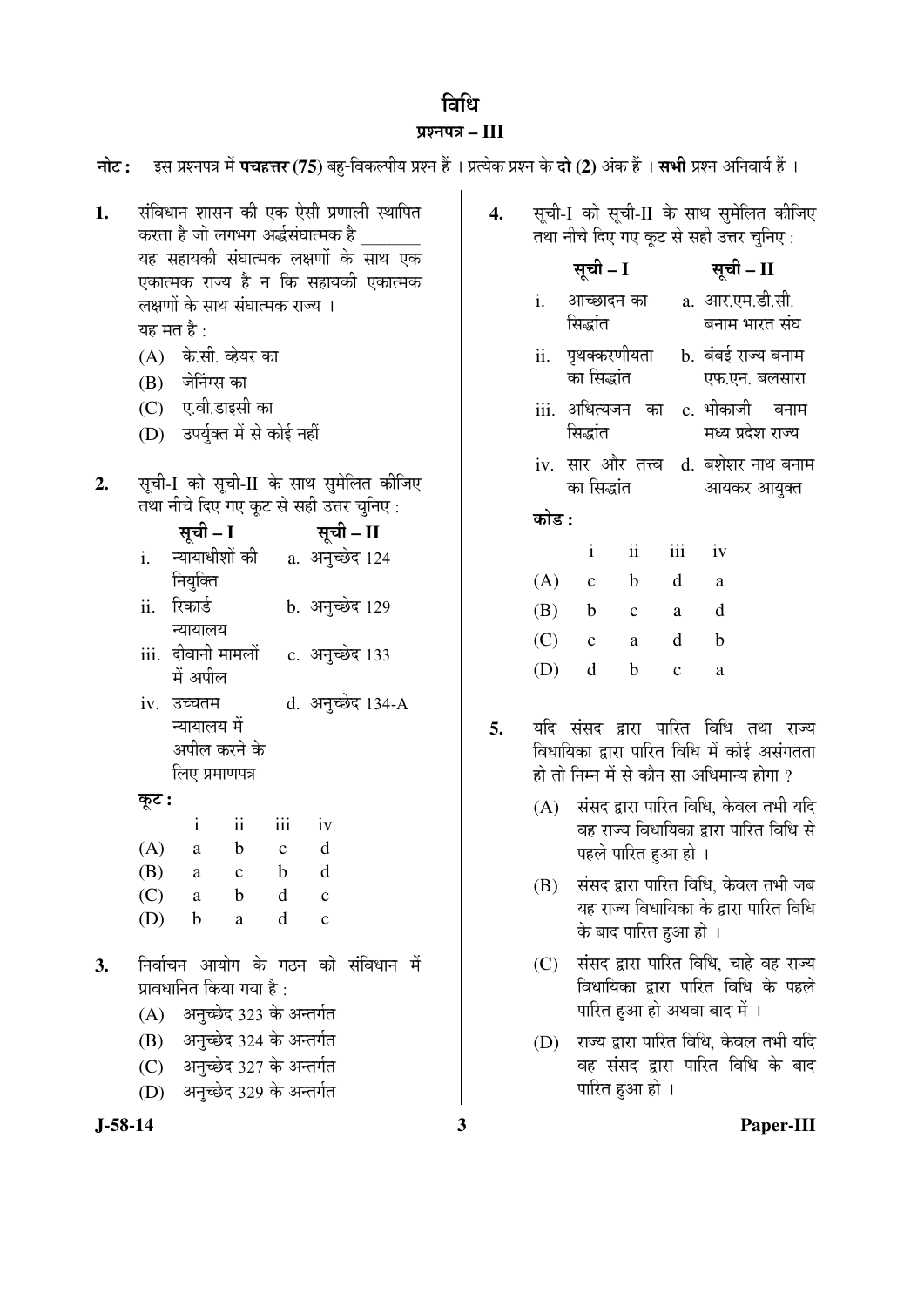- **6.** Which of the following statements is true ?
	- (A) All self incriminatory statements are valid.
	- (B) All self-incriminatory statements are violative of article. 20(3).
	- (C) Self incriminatory statements furnished under compulsion are violative of article. 20(3).
	- (D) None of the above.
- **7. Assertion (A) :** Under Article-368,the parliament can amend any part of the constitution of India.
	- **Reason (R) :** The parliament is supreme legislative body elected by people of India.

- (A) Both (A) and (R) are true and  $(R)$ is the correct explanation of (A).
- (B) Both  $(A)$  and  $(R)$  are true but  $(R)$ is not the correct explanation of  $(A)$ .
- $(C)$  (A) is true, but  $(R)$  is false.
- (D) (A) is false, but (R) is true.
- **8.** Match List-I with List-II and select the correct answer using the codes given below :

|     |      |               | $List-I$           |              |             | $List-II$   |
|-----|------|---------------|--------------------|--------------|-------------|-------------|
| i.  |      |               | Seperation of      |              |             | a. Article- |
|     |      |               | judiciary from     |              |             | 51          |
|     |      | executive     |                    |              |             |             |
| ii. |      |               | Promotion of       |              |             | b. Article- |
|     |      |               | international      |              |             | 48A         |
|     |      |               | peace and security |              |             |             |
|     | iii. |               | Organisation of    |              | c. Article- |             |
|     |      |               | village panchayats |              | 50          |             |
|     |      |               | iv. Protection and |              |             | d. Article- |
|     |      |               | improvement of     |              | 40          |             |
|     |      |               | forests and wild   |              |             |             |
|     |      | life          |                    |              |             |             |
|     |      | <b>Codes:</b> |                    |              |             |             |
|     |      | Ť             | ii                 | iii          | iv          |             |
|     | (A)  | a             | $\mathbf b$        | $\mathbf{C}$ | d           |             |
|     | (B)  | $\mathbf c$   | a                  | d            | b           |             |
|     | (C)  | $\mathbf{c}$  | $\mathbf b$        | d            | a           |             |
|     |      | b             | a                  | $\mathbf c$  | d           |             |
|     |      |               |                    |              |             |             |

- **9.** Lokpal or Lokayukta is competent to
	- (A) Discharge the functions of administrative officer.
		- (B) Investigate complaints involving grievances in respect of administrative actions.
		- (C) Conduct inquiry against administrative officer for disciplinary action.
		- (D) Give observations and recommendations in respect of administrative actions to the government.
- **10. Assertion (A) :** Indian Constitution has not recognized the doctrine of separation of power in its absolute rigidity.
	- **Reason (R)** : Doctrine of separation of power accommodates a system of checks and balances.

## **Codes :**

- (A) Both (A) and  $(R)$  are true and  $(R)$ is the correct explanation of (A).
- (B) Both (A) and (R) are true but (R) is not the correct explanation of (A).
- $(C)$  (A) is true, but  $(R)$  is false.
- (D) (R) is true, but  $(A)$  is false.
- **11.** Administrative law is concerned with the operation and control of the powers of administrative authorities with emphasis on functions rather than on structure. This definition was given by
	- (A) K.C. Davis
	- (B) Jennings
	- (C) A.V. Dicey
	- (D) Wade
- **12.** Which one of the following is not basic source of administrative law ?
	- (A) Custom
	- (B) Delegated legislation
	- (C) Ordinance promulgated by Governor
	- (D) Reports of the committees and commission

**Paper-III 4 J-58-14**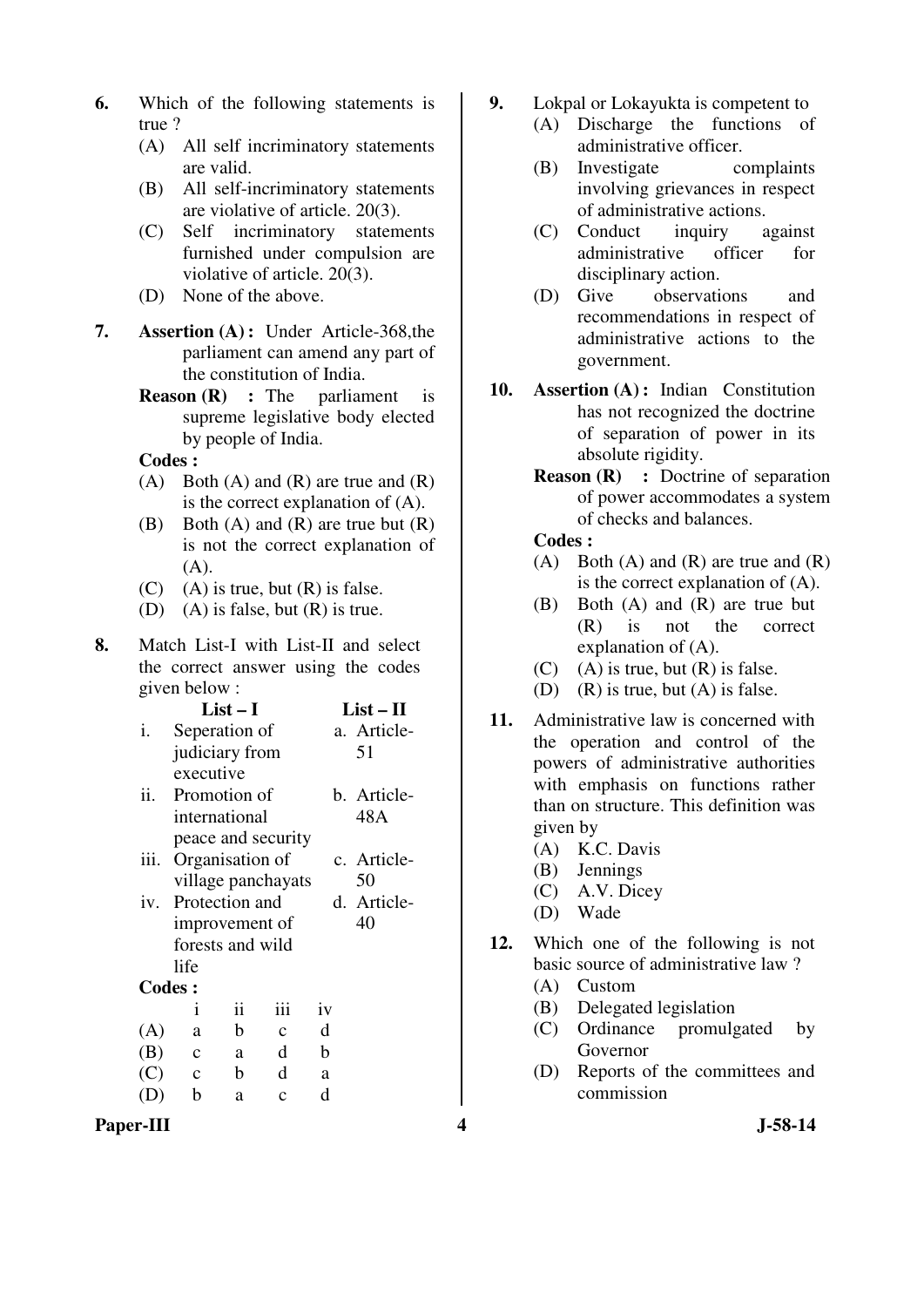- **6.** निम्नलिखित में से कौन सा कथन सही है ?
	- $(A)$  स्वयं को अपराध में फँसाने वाले सभी बयान विधिमान्य होते हैं ।
	- (B) स्वयं को अपराध में फँसाने वाले सभी बयान अनुच्छेद 20(3) का उल्लंघन करते हैं ।
	- (C) दबाव में दिए गए स्वयं को अपराध में फँसाने वाले बयान अनुच्छेद 20(3) का उल्लंघन करते हैं ।
	- (D) उपर्युक्त में से कोई नहीं
- **7. अभिकथन (A) :** अनुच्छेद 368 के अंतर्गत संसद संविधान के किसी अंश का संशोधन कर सकती है ।
	- **कारण (R) :** संसद, भारत की जनता द्वारा निर्वाचित उच्चतम विधायी निकाय हे ।
	- कुट $:$
	- $(A)$   $(A)$  तथा  $(R)$  दोनों सही हैं तथा  $(R)$ , (A) का सही स्पष्टीकरण है $\,$ ।
	- $(B)$   $(A)$  तथा  $(R)$  दोनों सही हैं परन्तु  $(R)$ , (A) का सही $\overline{R}$  स्पष्टीकरण नहीं है ।
	- (C)  $(A)$  सही है, परन्तु (R) गलत है।
	- (D)  $(A)$  गलत है, परन्तु (R) सही है ।
- 8. सूची-I को सूची-II से सुमेलित कीजिए तथा नीचे दिए गए कूट से सही उत्तर चुनिए :

| सचा | Н<br>सचा – |
|-----|------------|
|     |            |

- i. न्यायपालिका का कार्यपालिका से पृथक्करण a. अनुच्छेद 51
- ii. अंतर्राष्ट्रीय शांति एवं सरक्षा को बढ़ावा b. अनुच्छेद 48-A
- iii. ग्राम पंचायत का संगठन c. अनुच्छेद 50
- iv. वन तथा वन्यजीवन का संरक्षण एवं संवर्धन d. अनुच्छेद 40
- 

| कूट : |   |    |     |    |
|-------|---|----|-----|----|
|       |   | 11 | 111 | iv |
| (A)   | а | b  | Ċ   | d  |
| (B)   | c | a  | d   | h  |
| (C)   | C | b  | d   | a  |
| (D)   | h | a  | Ċ   | d  |

- 9. लोकपाल अथवा लोकायुक्त सक्षम है
	- $(A)$  प्रशासनिक अधिकारी के कार्यों का निर्वहन करने में ।
	- $(B)$  प्रशासनिक कार्रवाइयों से संबंधित शिकायतों के परिवादों की जाँच करने में ।
	- (C) अनुशासनात्मक कार्रवाई के लिए प्रशासनिक अधिकारी के विरुद्ध जाँच करने में ।
	- (D) प्रशासनिक कार्रवाइयों से संबंधित अभिमत तथा अनुशंसा सरकार को प्रस्तत करने में ।
- 1**0. अभिकथन (A) :** भारतीय संविधान आत्यंतिक कठोरता के साथ शक्ति के पृथक्करण के सिद्धान्त को मान्यता नहीं देता है ।
	- **कारण (R) :** शक्ति का पृथक्करण सिद्धांत नियंत्रण और संतुलन की एक प्रणाली है ।
	- कूट:
	- $(A)$   $(A)$  तथा  $(R)$  दोनों सही हैं तथा  $(R)$ ,  $(A)$  का सही स्पष्टीकरण है ।
	- $(B)$   $(A)$  तथा  $(R)$  दोनों सही हैं परन्तु  $(R)$ , (A) का सही स्पष्टीकरण नहीं है $\perp$
	- (C)  $(A)$  सही है, किन्तु (R) गलत है।
	- (D)  $(R)$  सही है, किन्त (A) गलत है।
- 11. 'प्रशासनिक विधि का संबंध, संरचना पर नहीं अपित् कार्यों पर बल देते हुए, प्रशासनिक अधिकारियों की शक्तियों के संचालन तथा नियंत्रण से है ।' यह परिभाषा दी है
	- $(A)$  के.सी. डेविस ने
	- $(B)$  जेनिंग्स ने
	- $(C)$  एवी डाइसी ने
	- (D) वेड ने
- 12. निम्नलिखित में से कौन सा प्रशासनिक विधि का मूल स्रोत नहीं है ?
	- $(A)$  ৰুদ্ভি
	- (B) प्रत्यायोजित विधायन
	- $(C)$  राज्यपाल द्वारा प्रख्यापित अध्यादेश
	- (D) समितियों और आयोगों के प्रतिवेदन
- **J-58-14 5 Paper-III**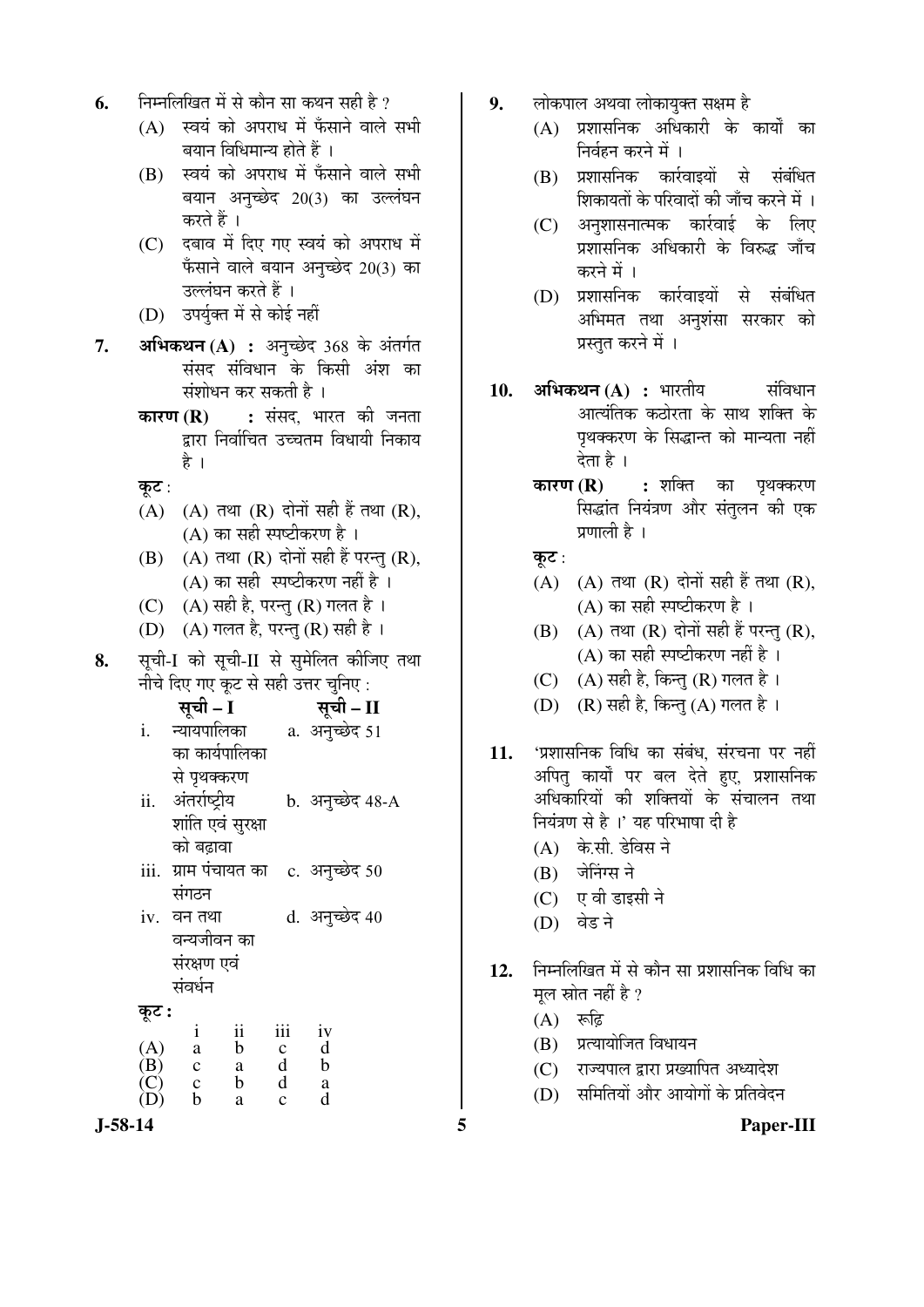- **13.** Doctrine of pleasure is related to
	- (A) Fundamental duties
	- (B) Fundamental rights
	- (C) Directive principles of state policy
	- (D) None of the above
- **14.** Which of the following statements is true ?
	- (A) Mandamus lies against quasijudicial order.
	- (B) Mandamus is issued where inferior court declined jurisdiction.
	- (C) Mandamus may be issued, even if alternate remedy is available.
	- (D) Mandamus may be issued even no legal right of petitioner subsists.
- **15.** The rule of 'Audi alteram partem' requires reasonable opportunity of hearing. Hearing may be
	- (A) only in writing
	- (B) only orally
	- (C) written or oral
	- (D) written and oral both
- **16.** The high court can exercise the supervisory jurisdiction over the courts and tribunals subordinate to it under
	- (A) Article-32
	- (B) Article-226
	- (C) Article-227
	- (D) Article-141
- **17.** Fiction theory is related to which one of the following concepts ?
	- (A) Ownership
	- (B) Justice
	- (C) Legal personality
	- (D) None of the above

## Paper-III 6 J-58-14

- **18.** "We must admit openly that precedent makes law as well as declare it …….. . Original precedents are the outcome of the international exercise by the courts of their privileges of developing the law at the same time that they administer it." Who said it ?
	- (A) Salmond
	- (B) Redcliffe
	- (C) Lord Denning
	- (D) Starke
- **19.** Prof. Holland distinguishes a legal right from :
	- (A) Moral and Natural rights
	- (B) External and Internal rights
	- (C) Might and Moral rights
	- (D) Sight and Moral rights
- **20.** Match List-I with List-II and select the correct answer using the codes given below :

|               |                  | $List-I$     |                   |              | $List-II$   |
|---------------|------------------|--------------|-------------------|--------------|-------------|
|               |                  | (Concepts)   |                   |              | (Jurists)   |
| i.            |                  |              | Minimum content   |              | a. Fuller   |
|               | of law           |              |                   |              |             |
| ii.           |                  |              | Inner morality of |              | b. Hart     |
|               | law              |              |                   |              |             |
|               | iii. Law with a  |              |                   |              | c. Kohler   |
|               | variable content |              |                   |              |             |
|               | iv. Law as a     |              |                   |              | d. Stammler |
|               | phenomenon of    |              |                   |              |             |
|               | civilization     |              |                   |              |             |
| <b>Codes:</b> |                  |              |                   |              |             |
|               | Ť                | ii           | iii               | iv           |             |
| (A)           | $\mathbf c$      | a            | $\mathbf b$       | d            |             |
| (B)           | $\mathbf b$      | $\mathbf{c}$ | $\mathbf d$       | a            |             |
|               | b                | a a          | $\mathbf d$       | $\mathbf{C}$ |             |
|               | a                | b            | $\mathbf{C}$      | d            |             |
|               |                  |              |                   |              |             |

- **21.** The 'Bracket Theory' contemplates :
	- (A) The members of the corporation are the only persons who have rights and duties.
	- (B) Law puts a bracket around the persons, by organising juristic personality.
	- (C) Only human beings can have personality.
	- (D) Group has a real will, read mind and real power of action.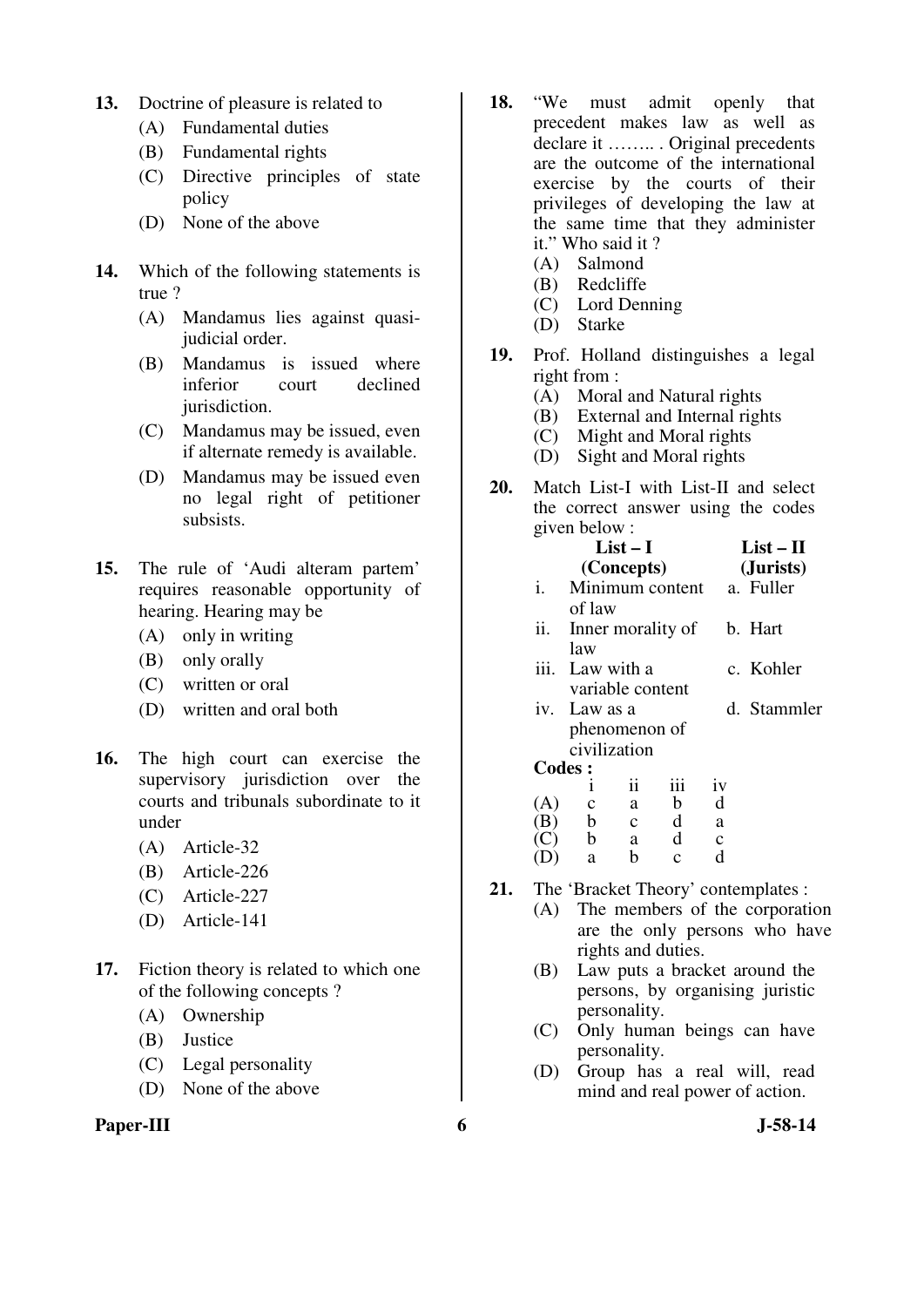- 13. <u>प्रसाद पर्यन्त का सिद्धांत सम्बन्धित है</u>
	- $(A)$  मौलिक कर्त्तव्य से
	- (B) मौलिक अधिकार से
	- $(C)$  । राज्यनीति के निर्देशक तत्त्व से
	- (D) उपर्युक्त में से कोई नहीं
- 14. निम्नलिखित में से कौन सा कथन सही है ?
	- $(A)$  परमादेश अर्द्धन्यायिक प्रकृति के आदेश के विरुद्ध जारी किया जाता है ।
	- $(B)$  जब अधीनस्थ न्यायालय क्षेत्राधिकार का प्रयोग नहीं करता है तब परमादेश जारी किया जाता है ।
	- (C) वैकल्पिक उपचार उपलब्ध होने पर भी परमादेश जारी किया जा सकता है ।
	- $(D)$  प्रार्थी का विधिक अधिकार अस्तित्व में न रहने पर भी परमादेश जारी किया जा सकता है $\perp$
- 15. 'दुसरे पक्ष को भी सुनो' का नियम सुनवाई के युक्तियुक्त अवसर दिए जाने की अपेक्षा करता है यह सुनवाई होनी चाहिए :
	- (A) केवल लिखित रूप में
	- (B) केवल मौखिक रूप में
	- (C) लिखित या मौखिक
	- $(D)$  लिखित तथा मौखिक दोनों
- 16. उच्च न्यायालय अपने अधीनस्थ न्यायालयों एवं अधिकरणों पर पर्यवेक्षण क्षेत्राधिकार का प्रयोग कर सकता है
	- (A) अनुच्छेद 32 के अन्तर्गत
	- (B) अनुच्छेद 226 के अन्तर्गत
	- (C) अनुच्छेद 227 के अन्तर्गत
	- (D) अनुच्छेद 141 के अन्तर्गत
- 17. गल्प सिद्धान्त निम्नलिखित में से किस अवधारणा से सम्बंधित है ?
	- $(A)$  स्वामित्व
	- $(B)$  न्याय
	- (C) काननी व्यक्तित्व
	- (D) उपर्युक्त में से कोई नहीं



- 18. "खुले तौरपर हमें यह मान लेना चाहिए कि नजीर से कानून बनता है और इसे कानून भी धोषित करता है ....... मूल नजरीये अदालतों द्वारा अदालतों को व्यवस्था देखने के साथ-साथ अन्तर्राष्ट्रीय स्तर पर अदालतों के विशेषाधिकार का प्रयोग करते हुए उत्पन्न होती है<sup>1</sup> यह किसने कहा था ?
	- (A) सालमांड (B) रेडक्लिफ<br>(C) लॉर्ड डेनिंग (D) स्टार्के
	- (C) लॉर्ड डेनिंग
- 19. प्रोफेसर होलाण्ड कानुनी अधिकार को किससे भिन्न दिखलाते हैं ?
	- $(A)$  नैतिक एवं प्राकृतिक अधिकार
	- (B) बाह्य एवं आन्तरिक अधिकार
	- (C) शक्ति एवं नैतिक अधिकार
	- (D) दृष्ट एवं नैतिक अधिकार
- 20. सूची-I को सूची-II से सुमेलित कीजिए और  $\hat{\mathbf{u}}$ देन कट से सही उत्तर का चयन कीजिए :

| $\lambda$ |                  |              |             |              | $\sim$ .                                |
|-----------|------------------|--------------|-------------|--------------|-----------------------------------------|
|           | सूची - I         |              | सूची – II   |              |                                         |
|           |                  | (अवधारणा)    |             | (विधिवेत्ता) |                                         |
| i.        | कानून की न्यूनतम |              |             | a. फुल्लर    |                                         |
|           | विषय-वस्त्       |              |             |              |                                         |
| ii.       | कानून की आन्तरिक |              |             | b.           | हार्ट                                   |
|           | नैतिकता          |              |             |              |                                         |
|           |                  |              |             |              | iii. परिवर्तीय  विषय-वस्तु c. कोहलर     |
|           | वाला कानून       |              |             |              |                                         |
|           |                  |              |             |              | iv. सभ्यता के प्रतिभास के d.  स्टैम्मलर |
|           | रूप में कानुन    |              |             |              |                                         |
| कूट :     |                  |              |             |              |                                         |
|           | $\mathbf{i}$     | ii           | iii         | iv           |                                         |
| (A)       | $\mathbf{c}$     | a            | $\mathbf b$ | d            |                                         |
| (B)       | $\mathbf{b}$     | $\mathbf{c}$ | $\mathbf d$ | a            |                                         |
| (C)       | b                | a            | d           | $\mathbf c$  |                                         |

- (D) a b c d
- 21. ब्रेकट सिद्धान्त अपेक्षा करता है
	- $(A)$  निगम के सदस्य ही वे व्यक्ति हैं जिनके अधिकार और कर्त्तव्य हैं ।
	- $(B)$  विधिक व्यक्तित्व को संगठित करके <u>विधि व्यक्तियों के चारों पर ब्रेकट डाल</u> देता है ।
	- $(C)$  केवल मानवों का ही व्यक्तित्व होता है।
	- (D) समुह की वास्तविक इच्छा वास्तविक मन और कार्य करने की वास्तविक शक्ति होती है ।

**J-58-14 7 Paper-III**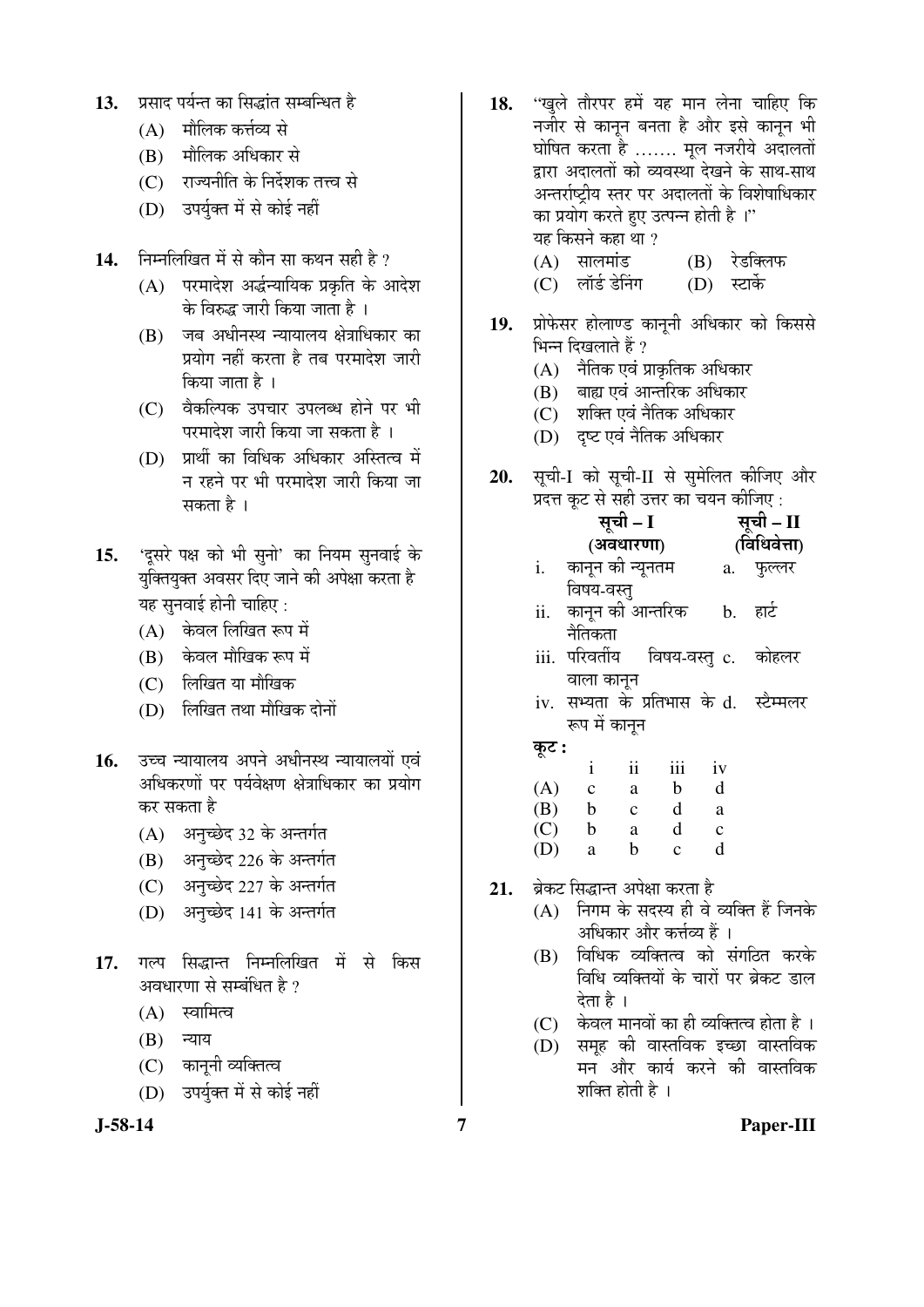- **22.** Consider the following statements and give the correct answer by using the codes given below :
	- I. Equitable ownership always presupposes the existence of a legal ownership.
	- II. Where property is given by A to B for the benefit of C. B becomes the legal owner and C the equitable owner.
	- III. In many cases, equity recognises ownership whereas law does not recognise ownership owing to some flaw or defect.
	- IV. Contingent ownership is spes successions.

- (A) I, II and III are correct.
- (B) II and III are correct.
- (C) I and II are correct.
- (D) II and IV are correct.
- **23.** Who defined possession as "to gain possession a man must stand in a certain physical relation to the object and to the rest of world and must have a certain intent"?
	- (A) Holmes (B) Salmond<br>(C) Pollock (D) Savigny
	- $(C)$  Pollock
- **24. Statement I :** Person of inheritance is the owner of the right.
	- **Statement II :** Inheritance is a means to ownership.

**Codes :** 

- (A) Both Statement I and II are individually true statements and Statement II is the correct explanation of Statement I.
- (B) Both Statements I and II are individually true but Statement II is not the correct explanation of Statement I.
- (C) Statement I is true but Statement II is false.
- (D) Statement I is false but statement II is true.

### **25.** Malum Prohibitum means :

- (A) Intrinsically wrong
- (B) Course of law has made it otherwise
- (C) Innocent but made punishable by statute.
- (D) All of them.

Paper-III 8 **8** J-58-14

- **26.** Demolishing a private structure standing encroached on a public street amounts to :
	- (A) Gain by unlawful means.
	- (B) Wrongful gain for public purpose.
	- (C) Wrongful loss by mischief.
	- (D) None of above.
- **27. Assertion (A) :** When an act is done dishonestly it does not require deception or concealment as its ingredient.
	- **Reason (R) :** Dishonesty requires an intention to cause wrongful loss or gain of property.

#### **Codes :**

- (A) (A) is true, but  $(R)$  is not the reason.
- (B) Both (A) and (R) are true because (R) is the right reason of  $(A)$ .
- (C) Both (A) and (R) are distinctive offences.
- (D) (A) is false, while (R) is true.
- **28. Assertion (A) :** Harbouring includes supplying a person with shelter, food, money or conveyance.
	- **Reason (R) :** The supply must relate to evading apprehension. **Codes :**
	- (A) (A) is correct clarification but (R) is not the correct reason.
	- $(B)$  (A) is not true while  $(R)$  is the correct explanation.
	- (C) Both (A) and (R) are correct proposition.
	- (D) Only in exceptional situation (R) is the reason of (A).
- **29.** The real and abiding concern for the dignity of human life was decided in the case of :
	- (A) Rajendra Prasad v/s State of U.P.
	- (B) Mohindra Singh v/s Delhi Administration
	- (C) Javed Ahmed v/s State of Maharashtra.
	- (D) Bachan Singh v/s State of Punjab.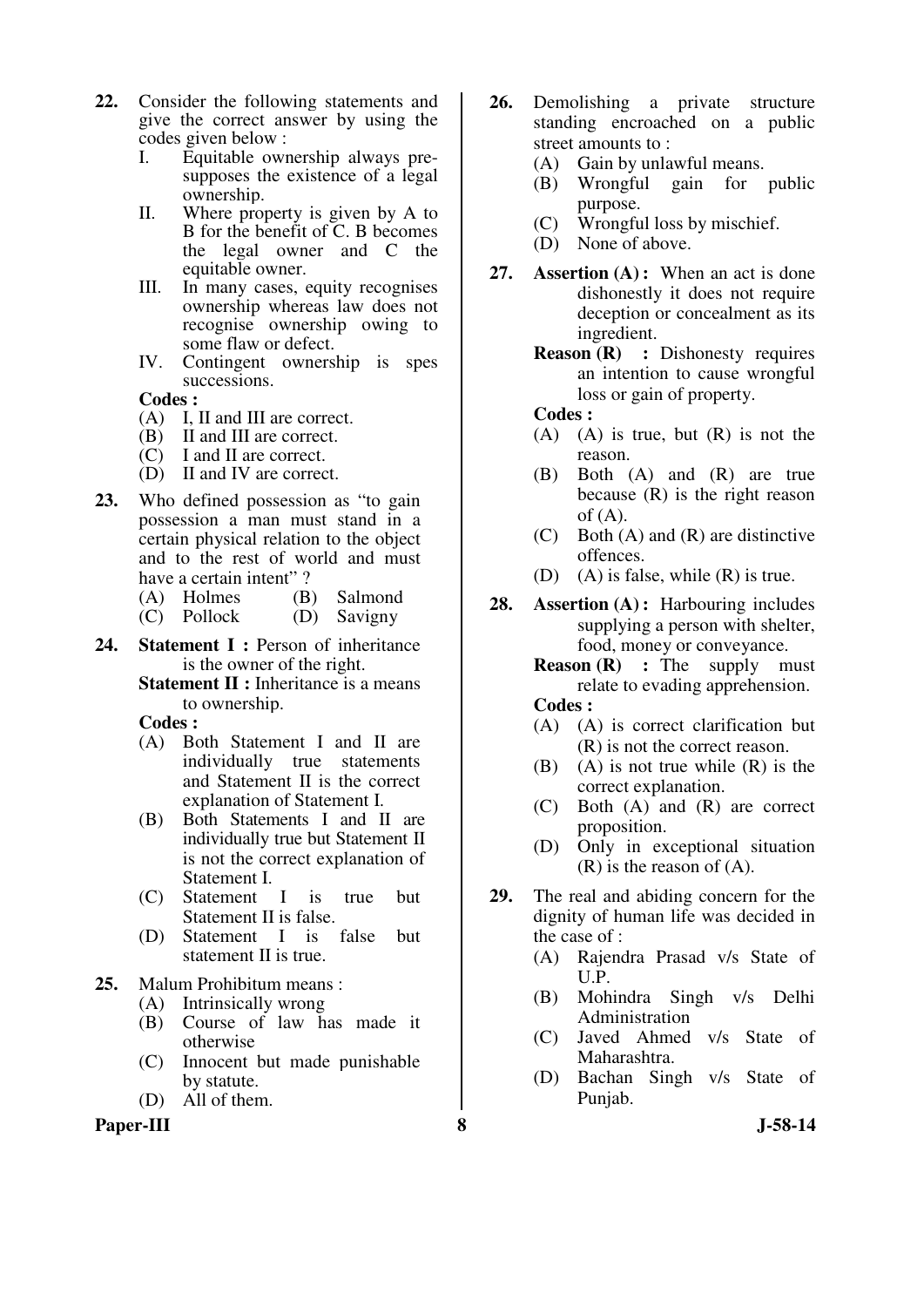- निम्नलिखित कथनों में से कौन सा कथन सही  $22.$ है ? प्रदत्त कट से सही उत्तर का चयन कीजिए :
	- साम्यपर्ण स्वामित्व सदैव पर्व कल्पना  $\mathbf{L}$ करता है कि काननी स्वामित्व का अस्तित्व होगा ।
	- जहाँ सम्पत्ति ए ने बी को सी के लाभ के  $\Pi$ . लिए दी है । बी सम्पत्ति का काननी स्वामी है और सी साम्यपर्ण स्वामी है ।
	- कई मामलों में. साम्यता स्वामित्व को III. मान्यता देता है जबकि कानून कुछ गलतियों अथवा कमियों के कारण स्वामित्व को मान्यता नहीं देता ।
	- समाश्रित स्वामित्व है spes-succession is IV. कट $:$
	- $(A)$  I. II और III सही हैं ।
	- $(B)$  II और III सही हैं।
	- $(C)$  I और II सही हैं।
	- (D) II और IV सही हैं।
- किसने 'कब्जे' की यह परिभाषा दी है कि 23. ''कब्जा करने के लिए व्यक्ति को उस वस्तु और अन्य संसार के साथ कोई कायिक सम्बन्ध होना चाहिए और उसका कोई निश्चित आशय भी होना चाहिए ।"
	- $(A)$  होमस  $(B)$  सालमांड
	- $(C)$  पोलोक (D) सेविग्नी
- कथन I : विरासत वाला व्यक्ति अधिकार 24. का स्वामी है ।

**कथन II :** विरासत स्वामित्व का साधन है। कट $:$ 

- (A) कथन I और कथन II दोनों सही हैं और कथन II कथन I की सही व्याख्या है ।
- (B) कथन I और कथन II दोनों सही हैं परन्त कथन II कथन I की सही व्याख्या नहीं है ।
- (C) कथन I सही हैं, परन्तु कथन II गलत है।
- (D) कथन I गलत है, परन्तु कथन II सही है ।
- 'मेलम प्रोहिबिटम' का अर्थ है  $25.$ 
	- मल रूप से गलत है।  $(A)$
	- कानून की प्रक्रिया इसे अन्यथा बनाती है । (B)
	- निर्दोष परन्त परिनियम ने दण्डनीय बना  $(C)$ दिया ।
	- (D) उपर्युक्त सभी
- एक सार्वजनिक गली का अतिक्रमण किये हए  $26.$ एक निजी ढाँचे को गिराना कैसा कृत्य है ?
	- (A) गैरकाननी साधनों से लाभ
	- (B) सार्वजनिक उद्देश्य से गलत लाभ
	- $(C)$  शरारत द्वारा गलत हानि
	- (D) उपर्यक्त में से कोई नहीं
- अभिकथन $(A)$ : जब कोई कृत्य बेईमानी से 27. किया जाता है तो इसके लिए कपट अथवा छिपाने के तत्त्व अपेक्षित नहीं हैं ।
	- : बेईमानी के लिए तो गलत तके $(R)$ ढंग से सम्पदा की हानि अथवा लाभ हेत् आशय की आवश्यकता है ।
	- कुट:
	- $(A)$   $(A)$  सही है परन्तु  $(R)$  कोई कारण नहीं है ।
	- (B)  $(A)$  और  $(R)$  दोनों सही हैं क्योंकि  $(A)$ की (R) सही व्याख्या है ।
	- $(C)$   $(A)$  और  $(R)$  दोनों अलग अपराध हैं।
	- (D) (A) गलत है, जबकि (R) सही है।
- अभिकथन (A) : संश्रय देने में किसी व्यक्ति 28. को आश्रय भोजन धन अथवा वाहन देना सामिल हैं।
	- : यह आपर्ति पकड़े जाने से तर्क $(R)$ बचने के साथ सम्बंधित है ।
	- कूट:
	- (A)  $(A)$  सही स्पष्टीकरण है परन्तु (R) सही कारण अथवा तर्क नहीं है ।
	- $(B)$   $(A)$  सही नहीं है जबकि  $(R)$  सही व्याख्या है ।
	- (C)  $(A)$  और  $(R)$  दोनों सही प्रस्ताव हैं।
	- (D) केवल अपवादात्मक स्थिति में  $(R)$ ,  $(A)$  का तर्क है।
- मानवीय जीवन के सम्मान के प्रति वास्तविक 29. एवं पूर्ण निर्णय को किस मामले में निर्णीत किया गया ?
	- (A) राजेन्द्र प्रसाद बनाम उत्तर प्रदेश राज्य
	- (B) मोहिन्द्र सिंह बनाम दिल्ली प्रशासन
	- (C) जावेद अहमद बनाम महाराष्ट्र राज्य
	- (D) बचन सिंह बनाम पंजाब राज्य

Paper-III

 $\boldsymbol{9}$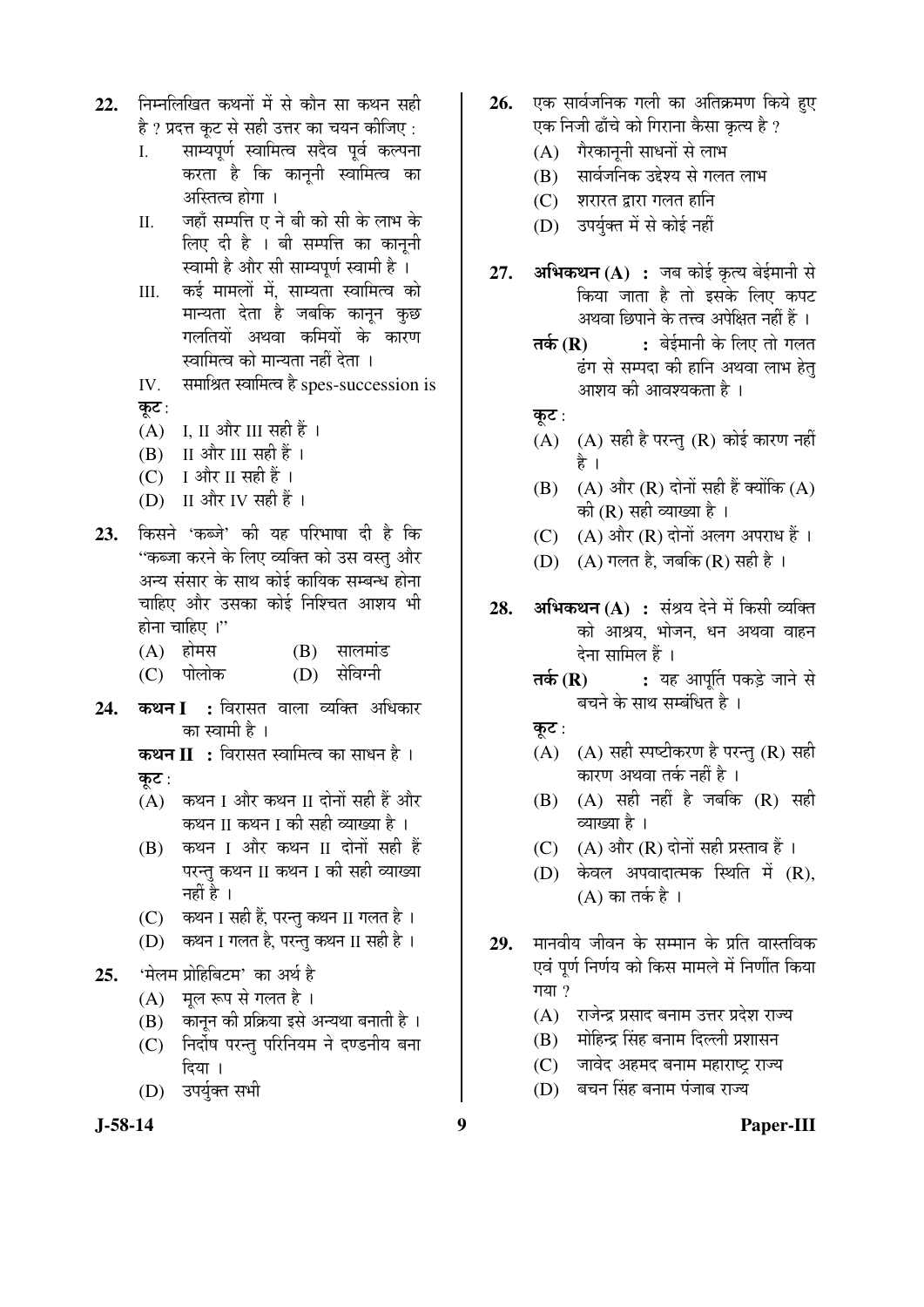- **30.** An unlawful assembly is a particular state of activity accompanied by the use of force or violence is riot, but it does not include :
	- (A) There must be five or more persons
	- (B) There must be animation by a common object
	- (C) Persons assembled for lawful purpose but started quarrelling without any previous intention.
	- (D) All of them.
- **31.** Which of the following statements are not false evidence in discharge of public justice ?
	- (A) A false statement given under instigation.
	- (B) A statement known to be false.
	- (C) A statement not believed to be true.
	- (D) None of above.
- **32.** A ceremonial pollution is an act relating to unclean worship and is known as the offence of \_\_\_\_\_.
	- (A) Insult to religion
	- (B) Defilement
	- (C) Anti secularism
	- (D) Religious hatredness
- **33.** One of the following case is popularly known as "Doon Valley case" :
	- (A) Pathumna v/s State of Kerala AIR 1978, 2 SCC.
	- (B) M.C. Metha v/s Union of India AIR 1987 SC.
	- (C) Unni Krishnan v/s State of A.P. AIR 1993, 1 SCC.
	- (D) R.L. & E. Kendra v/s State of UP AIR 1985 SC.
- **34.** The polluter pays principle has been incorporated in
	- (A) Principle 15 of the Rio Declaration on Environment and Development
	- (B) Principle 27 of the Rio Declaration on Environment and Development
	- (C) Principle 8 of the Rio Declaration on Environment and Development
	- (D) Principle 16 of the Rio Declaration on Environment and Development
- **35.** Protection and Improvement of environment and safeguarding forests and wild life is
	- (A) One of the Directive Principles of state policy
	- (B) A fundamental right
	- (C) Fundamental duty
	- (D) Both directive principles of state policy and fundamental duties
- **36.** Two important Amendments were brought in the year 1976. One with reference to directive principles of state policy making the state responsible to protect and improve the environment and safeguard the forests and wild life of the country. The other under fundamental duties making every citizen to protect and improve the natural environment including forests, lakes, rivers and wild life and to have compassion for living creatures.

The relevant amendment is

- (A)  $49<sup>th</sup>$  Amendment
- (B)  $45<sup>th</sup>$  Amendment
- (C) 43rd Amendment
- (D)  $42<sup>nd</sup>$  Amendment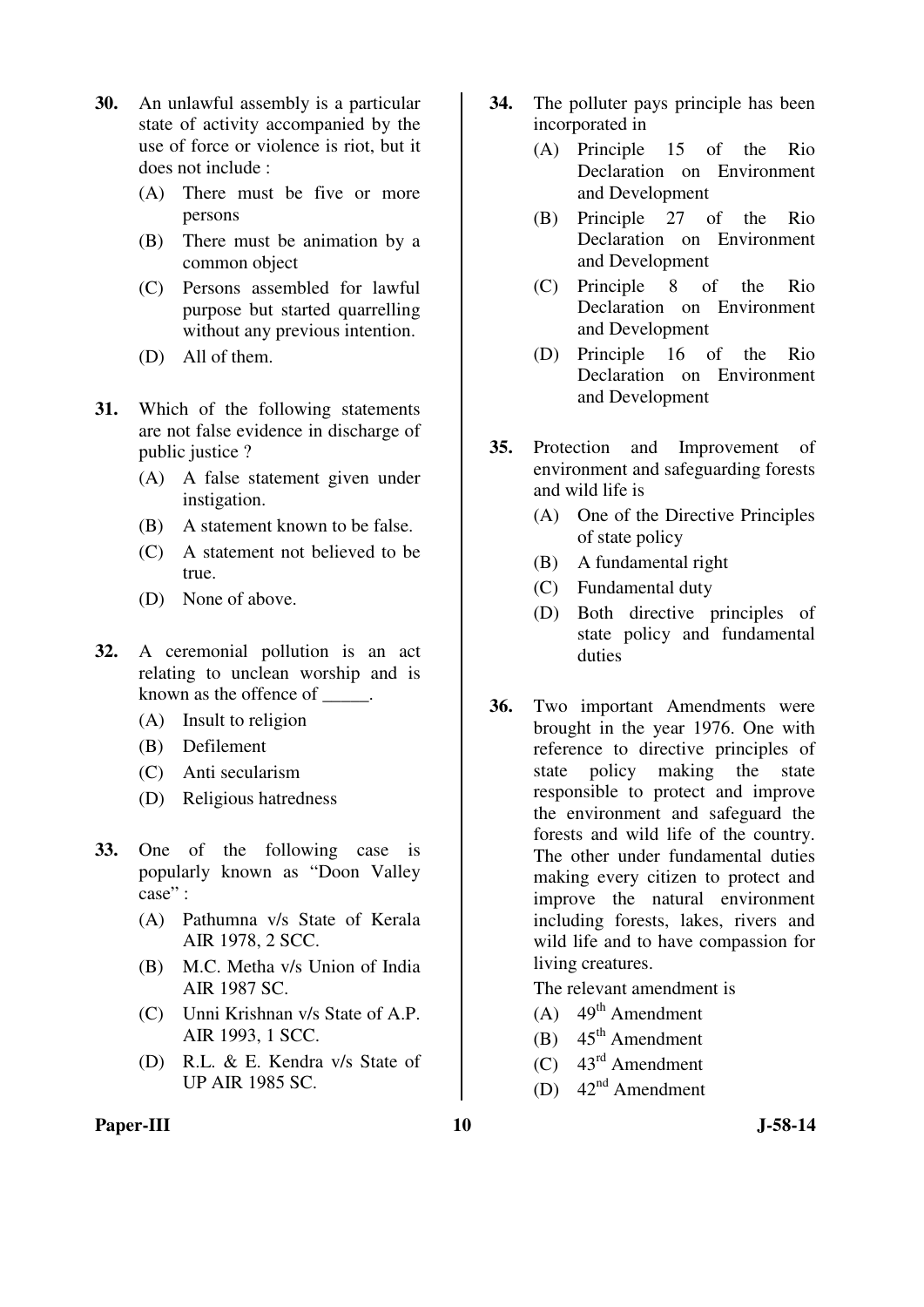- 30. बल प्रयोग या हिंसा के साथ गैरकाननी ढंग से इकट्ठा होने के विशिष्ट क्रियाकलाप को दंगा कहते हैं । परन्त इसमें निम्नलिखित में से क्या शामिल नहीं होता  $\overline{?}$ 
	- (A) पाँच या अधिक व्यक्ति अवश्य होने चाहिए ।
	- (B) एक साझे उद्देश्य के साथ अवश्य ही क्रियाशील होने चाहिए ।
	- (C) लोग कानूनी उद्देश्य से इकट्ठे हुए हों परन्तु बिना किसी पूर्व आशय के उन्होंने झगड़ना शुरू कर दिया हो ।
	- (D) उपर्युक्त सभी
- 31. लोक न्याय के निर्वहन में, निम्नलिखित में से कौन सा वक्तव्य मिथ्या साक्ष्य नहीं है ?
	- $(A)$  उकसाने के प्रभाव में दिया गया मिथ्या वक्तव्य।
	- (B) एक वक्तव्य जिसे मिथ्या माना जाता है ।
	- $(C)$  एक वक्तव्य जिसे सही नहीं माना जाता ।
	- (D) उपर्युक्त में से कोई नहीं
- 32. प्रथागत प्रदूषण उपासना से संबंधित कार्य है तथा इसे का अपराध कहा जाता है ।
	- $(A)$  धर्म का अपमान
	- (B) अपवित्रीकरण
	- (C) धर्म निरपेक्षता विरुद्ध
	- (D) धार्मिक विदवेष
- **33.** निम्नलिखित में से कौन सा मामला 'डून वैली केस' के नाम से प्रसिद्ध है ?
	- (A) पथुमना बनाम केरल राज्य ए आई आर 1978, 2 एस.सी.सी.
	- (B) एम.सी.मेहता बनाम भारत संघ ए आई आर 1987 एस.सी.
	- (C) यूनी कृष्णन् बनाम आंध्र प्रदेश राज्य ए.आई.आर. 1993, 1 एस.सी.सी.
	- (D) आर.एल. और ई. केंद्रा बनाम उत्तर प्रदेश ए.आई.आर. 1985 एस.सी.
- 34. प्रदुषण कर्ता द्वारा भुगतान के सिद्धान्त को किसमें जोड दिया गया है ?
	- $(A)$  पर्यावरण एवं विकास के आर आई ओ (RIO) की घोषणा के 15वें सिद्धान्त में
	- (B) पर्यावरण एवं विकास के आर आई ओ  $(RIO)$  घोषणा के सिद्धान्त 27वें में
	- (C) पर्यावरण एवं विकास के आर आई ओ (RIO) घोषणा के 8वें सिद्धान्त में
	- (D) पर्यावरण एवं विकास के आर आई ओ  $(RIO)$  घोषणा के 16वें सिद्धान्त में
- 35. पर्यावरण के संरक्षण और सुधार तथा वन तथा वन्य प्राणियों की रक्षा है
	- $(A)$  राष्ट्र नीति के निर्देशक सिद्धान्तों में से एक
	- (B) एक मूल अधिकार
	- (C) एक मूल कर्त्तव्य
	- (D) राष्ट्र नीति के निर्देशक सिद्धान्तों एवं मूल कर्त्तव्य दोनों
- **36.** दो महत्त्वपूर्ण संशोधन वर्ष 1976 में लाए गए । एक का संदर्भ था कि राज्य की नीति के निर्देशक सिद्धान्त जिसके अन्तर्गत देश के पर्यावरण के संरक्षण और सुधार कि लिए और वन तथा वन्य प्राणियों की रक्षा के लिए सरकार को दायित्व देना था जबकि दूसरे संशोधन द्वारा प्रत्येक नागरिक के लिए देश के प्राकृतिक पर्यावरण जिसमें वन, झीलें, नदियाँ, वन्य प्राणी और जीव जन्तुओं के लिए सहानुभूति शामिल है के संरक्षण और सुधार को उस का मूल कर्त्तव्य बना दिया गया । सम्बंधित संशोधन है
	- $(A)$  49वां संशोधन
	- $(B)$  45वां संशोधन
	- $(C)$  43वां संशोधन
	- $(D)$  42वां संशोधन

**J-58-14 11 Paper-III**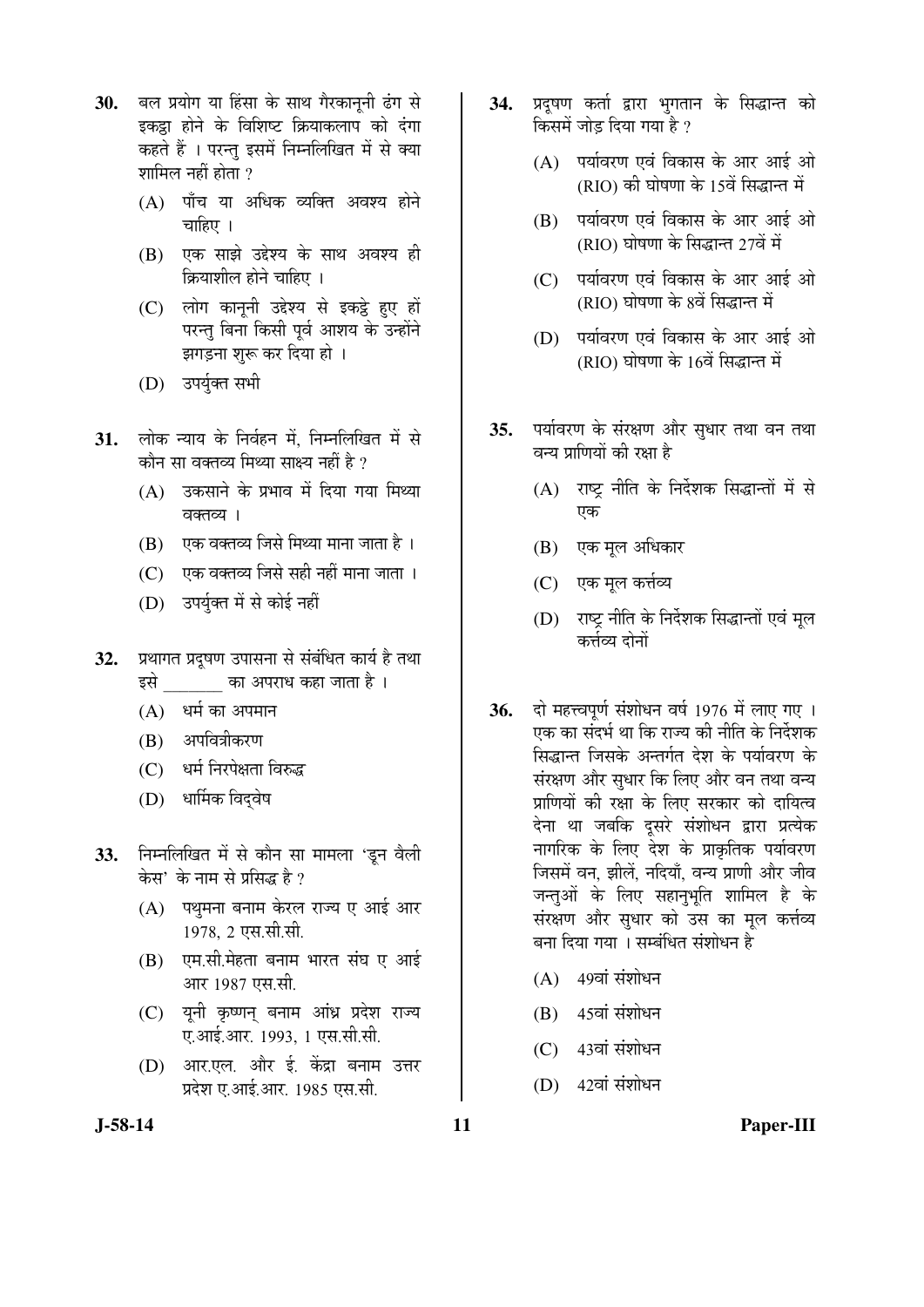**37.** Section 19 of the Environment (Protection) Act 1986 enables a person to file a complaint in a criminal court after giving a notice to the Pollution Control Board. Once a complaint has been made, the board is bound to make available to the complaint all relevant reports to him on demand. The board may also refuse to disclose on public interest.

 Similar provisions are also available under

- (A) Section 49 of the Water Act 1974 and Section 43 of the Air Act 1981
- (B) Section 43 of the Water Act 1974 and Section 49 of the Air Act 1981
- (C) Section 42 of the Water Act 1974 and Section 46 of the Air Act 1981
- (D) Section 41 of the Water Act 1974 and Section 42 of the Air Act 1981
- **38.** The Supreme Court of India ordered conversion from fuel to CNG on July 28, 1998. It also set up a committee to evaluate the cleanliness of various fuels on April 27, 2001. The name of the committee is
	- (A) Bhurelal Committee
	- (B) Santhanam Committee
	- (C) Mallimath Committee
	- (D) Madanlal Committee
- **39.** "The public trust doctrine primarily rests on the principle that certain resources like air, sea, water and the forests have such a great importance to the people as a whole that it would be wholly injustified to make them a subject of private ownership." The above Doctrine was discussed in detail in one of the following case :
	- (A) M.C. Metha v/s Kamalnath 1997 1 SCC.
	- (B) Rural litigation and Environment Kendra v/s Union of India AIR.1985 SC.
	- (C) Vellore Citizen's welfare Forum v/s Union of India 1996, 5 SCC.
	- (D) M.C. Metha v/s Union of India AIR. 1987 SC.

**40.** "Form of rules accepted by civilized states as determining their conduct towards each other and each other's subject, is defined as international law.

Above statement is attributed to :<br>(A) S.S. Lotus case

- (A) S.S. Lotus case<br>(B) West Rand
- West Rand Central Gold Mining ltd. Co. v/s King
- (C) Queen V. Keyn
- (D) L. Oppenheim
- **41. Assertion (A) :** International convention is the most important source of law.

**Reason (R) :** International convention has generic wisdom.

- **Codes :**
- (A) Both (A) and  $(R)$  are true and  $(R)$ is the correct explanation of (A).
- (B) Both (A) and (R) are true but (R) is not the correct explanation of (A).
- (C) (A) is true, but  $(R)$  is false.
- (D) (A) is false, but  $(R)$  is true.
- **42.** Which of the following statement is true ?
	- (A) The community to be recognized as an international person should be organised one.
	- (B) Control of the community over definite territory is desirable.
	- (C) The control over the territory may be permanent.
	- (D) The community must be independent.
- **43.** Which of the following statement is correct ?
	- (A) Primary responsibility of international peacekeeping and security is on the General Assembly.
	- (B) The Security Council is a deliberative organ.
	- (C) Members may not accept and carry out the advice of the security council.
	- (D) Social and economic council is to discharge the responsibility of the states enshrined in Chapter-IX from Articles 55-60. This council operates under the authority and supervision of general assembly.

#### Paper-III **12** J-58-14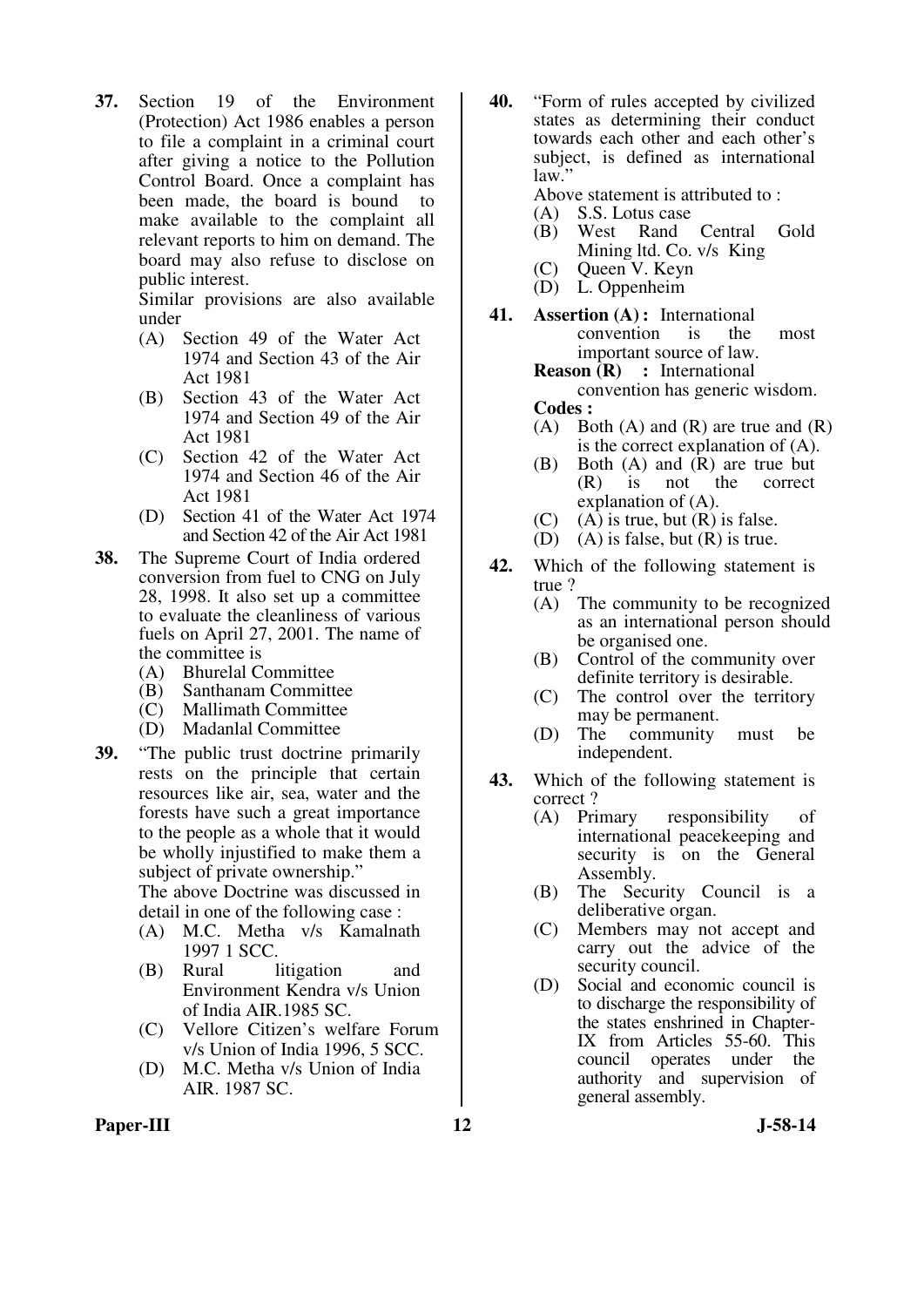- 37. पर्यावरण (संरक्षण) अधिनियम, 1986 की धारा 19 को इस योग्य बनाती है कि वह प्रदुषण नियन्त्रण बोर्ड को नोटिस देने के उपरान्त आपराधिक न्यायालय में परिवाद दायर कर सकता है । एक बार शिकायत दायर होने के पश्चात् प्रदुषण नियन्त्रण बोर्ड परिवादी के माँगने पर उसे सभी सम्बंधित रिपोर्ट देने के लिए बाध्य है । बोर्ड लोकहित में किसी सचना को प्रगट करने से मना कर सकता है । ऐसे ही प्रावधान किन के अधीन उपलब्ध हैं ?
	- (A) जल अधिनियम, 1974 की धारा 49 ओर वायु अधिनियम, 1981 को धारा  $43 \; \vec{H}$  ।
	- $(B)$  जल अधिनियम, 1974 की धारा 43में और वायु अधिनियम, 1981 क<u>ो</u> धारा  $49 \; \vec{H}$  ।
	- (C) जल अधिनियम, 1974 की धारा 42 ओर वायु अधिनियम, 1981 को धारा  $46 \; \vec{\mathrm{H}}$  ।
	- (D) जल अधिनियम, 1974 की धारा 41 और वाय अधिनियम, 1981 की धारा 42 में ।
- **38.** भारत के सर्वोच्च न्यायालय ने 28 जुलाई, 1998 को यह आदेश दिया कि ईंधन के स्थान पर सी एन जी का प्रयोग हो । इस न्यायालय ने  $27$  अप्रैल, 2001 को एक कमेटी कई ईंधनों की स्वच्छता का मूल्यांकन करने के लिए गठित को । उस कमेटी का नाम है
	- $(A)$  भरेलाल कमेटी  $(B)$  सन्तानम कमेटी
	- $(C)$  गालीमथ कमेटी  $(D)$  मदनलाल कमेटी
- 39. "लोक न्यास सिद्धान्त प्राथमिक रूप से इस सिद्धान्त पर आधारित है कि कुछ स्रोत यथा वायु, सागर, जल और वन लोगों के लिए समग्र रूप से बहुत महत्त्वपूर्ण हैं इनका स्वामित्व निजी हाथों में देना नितान्त अनचित होगा।" उपरोक्त सिद्धान्त की निम्नलिखित मामले में विस्तृत चर्चा हुई है:
	- $(A)$  एम.सी. मेठा बनाम कमलनाथ 1997, 1 एस सी सी
	- (B) स्वरल लिटिगेशन एण्ड एनवाइरनमेंट केंद्र बनाम भारत संघ ए आई आर 1985 एस सी
	- (C) वेलोर सिटीजन वेलफेयर फोरम बनाम भारत संघ 1996, 5 एस सी सी
	- (D) एम.सी. मेठा बनाम भारत संघ ए आई आर 1987 एस सी
- **40.** "सभ्य राज्यों द्वारा एक दुसरे के प्रति व्यवहार को निर्धारित करने और एक दुसरे का विषय बनने के लिए जिन नियमों को रूप दिया गया है उसे ही अन्तर्राष्ट्रीय कानुन कहा जाता है ।'' उपर्युक्त कथन किस मामले में हैं ?
	- (A) एस.एस. लोटस केस
	- (B) वेस्ट रैंड सैंटल गोल्ड माइनिंग कं. लि. बनाम सम्राट
	- (C) साम्राज्ञी बनाम केइन
	- (D) एल. ओपेनहीम
- **41. अभिकथन (A) :** अन्तर्राष्टीय कंवेंशन अत्यधिक महत्त्वपूर्ण विधि का स्रोत है ।
	- **तर्क (R) :** अन्तर्राष्ट्रीय कंवेंशन में सामान्य बुद्धिमत्ता होती है ।
	- कूट $:$
	- $(A)$   $(A)$  और  $(R)$  दोनों सही हैं और  $(A)$ की ( $R$ ) सही व्याख्या है ।
	- $(B)$   $(A)$  और  $(R)$  दोनों सही हैं परन्तु (A) की (R) सही व्याख्या नहीं है ।
	- $(C)$   $(A)$  सही है, परन्तु  $(R)$  गलत है ।
	- (D)  $(A)$  गलत है, परन्तु (R) सही है ।
- 42. निम्नलिखित में से कौन सा कथन सही है ?
	- (A) एक समुदाय जो अन्तर्राष्ट्रीय व्यक्ति के रूप में मान्यता चाहता है. उसे संगठित होना चाहिए ।
	- (B) समुदाय का किसी निश्चित भू-भाग पर नियंत्रण होना अपेक्षित है ।
	- (C) उस भू-भाग पर नियन्त्रण स्थायी हो ।
	- (D) समुदाय अनिवार्यतया स्वतन्त्र हो ।
- 43. निम्नलिखित कथनों में से कौन सा कथन सही है ?
	- (A) अन्तर्राष्ट्रीय शान्ति और सुरक्षा का प्राथमिक दायित्व साधारण सभा (जनरल असेम्बली) पर है ।
	- (B) सुरक्षा परिषद विचार-विमर्श अवयव है।
	- (C) सुरक्षा परिषद की सलाह को सदस्य न स्वीकार और न ही कार्यान्वित कर सकते Æïü …
	- (D) सामाजिक एवं आर्थिक परिषद को उन राज्यों के दायित्व को निभाना होता है जो चैप्टर IX के अनुच्छेद 55-60 तक में हैं । यह परिषद जनरल असेम्बली के अधिकार और पर्यवेक्षण में कार्य करती है ।

#### **J-58-14 13 Paper-III**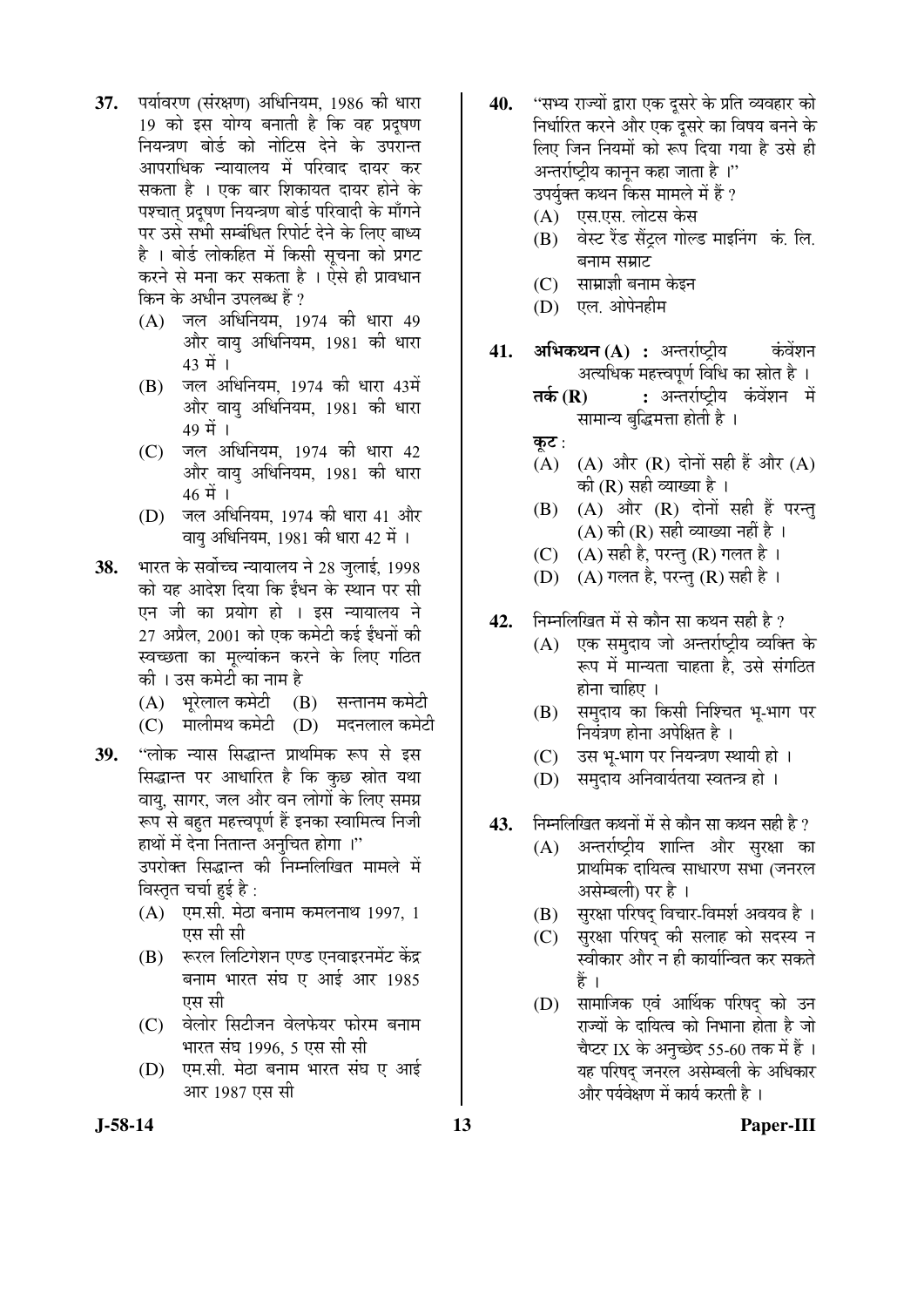**44.** Match List-I with List-II and select the correct answer using the codes given below :

|    | $List-I$                              |             | $List-II$                                                                    |
|----|---------------------------------------|-------------|------------------------------------------------------------------------------|
| i. | Doctrine of a.<br>forum<br>prorogatum |             | Certain<br>expenses case,<br>ICJ Rep. 1962,<br>p. 151                        |
|    | ii. Condition of b.<br>reciprocity    |             | Nicaragua v.<br>US, ICJ Rep.<br>1984, pp. 392,<br>421-26                     |
|    | iii. Advisory<br>jurisdiction         | $c_{\cdot}$ | Interhandel<br>case, ICJ Rep.<br>1959, p.6                                   |
|    | iv. Reservations d.                   |             | Corfu channel<br>case,<br>(Preliminary<br>objection), ICJ<br>Rep. 1948, p.28 |
|    | <b>Codes :</b>                        |             |                                                                              |

|     | $\mathbf{i}$ | $\overline{11}$ | 111 | 1V          |
|-----|--------------|-----------------|-----|-------------|
| (A) | $\mathbf{c}$ | d               | a   | b           |
| (B) | d            | $\mathbf c$     | a   | b           |
| (C) | d            | $\mathbf c$     | b   | a           |
| (D) | a            | b               | d   | $\mathbf c$ |

- **45.** Which of the following statement is true ?
	- (A) Mere counting of heads is enough to assess the degree of authority and credibility of a resolution of General Assembly.
	- (B) Mere counting of heads is not enough to assess the degree of authority and credibility of a resolution of General Assembly.
	- (C) Mere counting of heads is enough to assess integrity of General Assembly.
	- (D) None of the above

## Paper-III **14** J-58-14

- **46. Assertion (A) :** Recognition of a state is not the same as recognition of its government.
	- **Reason (R) :** Within existing states, governments come and go and normally the changes raise no question of recognition.

### **Codes :**

- (A) Both (A) and (R) are correct and (R) is the correct explanation of (A).
- (B) Both (A) and (R) are correct but (R) is not the correct explanation of (A).
- $(C)$  (A) is true, but  $(R)$  is false.
- (D) (A) is false, but (R) is true.
- **47.** A Muslim wife may sue for divorce under the Dissolution of Muslim Marriage Act, 1939 if the husband has been insane for a period of :
	- $(A)$  1 year
	- (B) 2 years
	- (C) 3 years
	- (D) 5 years
- **48.** Which of the following is not essential for divorce by mutual consent ?
	- (A) They have been living separately for one year.
	- (B) They have not been able to live together.
	- (C) The wife has not received any maintenance.
	- (D) They have mutually agreed that the marriage should be dissolved.
- **49.** That the respondent was, at the time of the marriage, pregnant by some person other than the petitioner, is a ground for voidable marriages under
	- $(A)$  Section-12(1)(a)
	- (B) Section-12(1)(b)
	- $(C)$  Section-12(1)(c)
	- (D) Section- $12(1)(d)$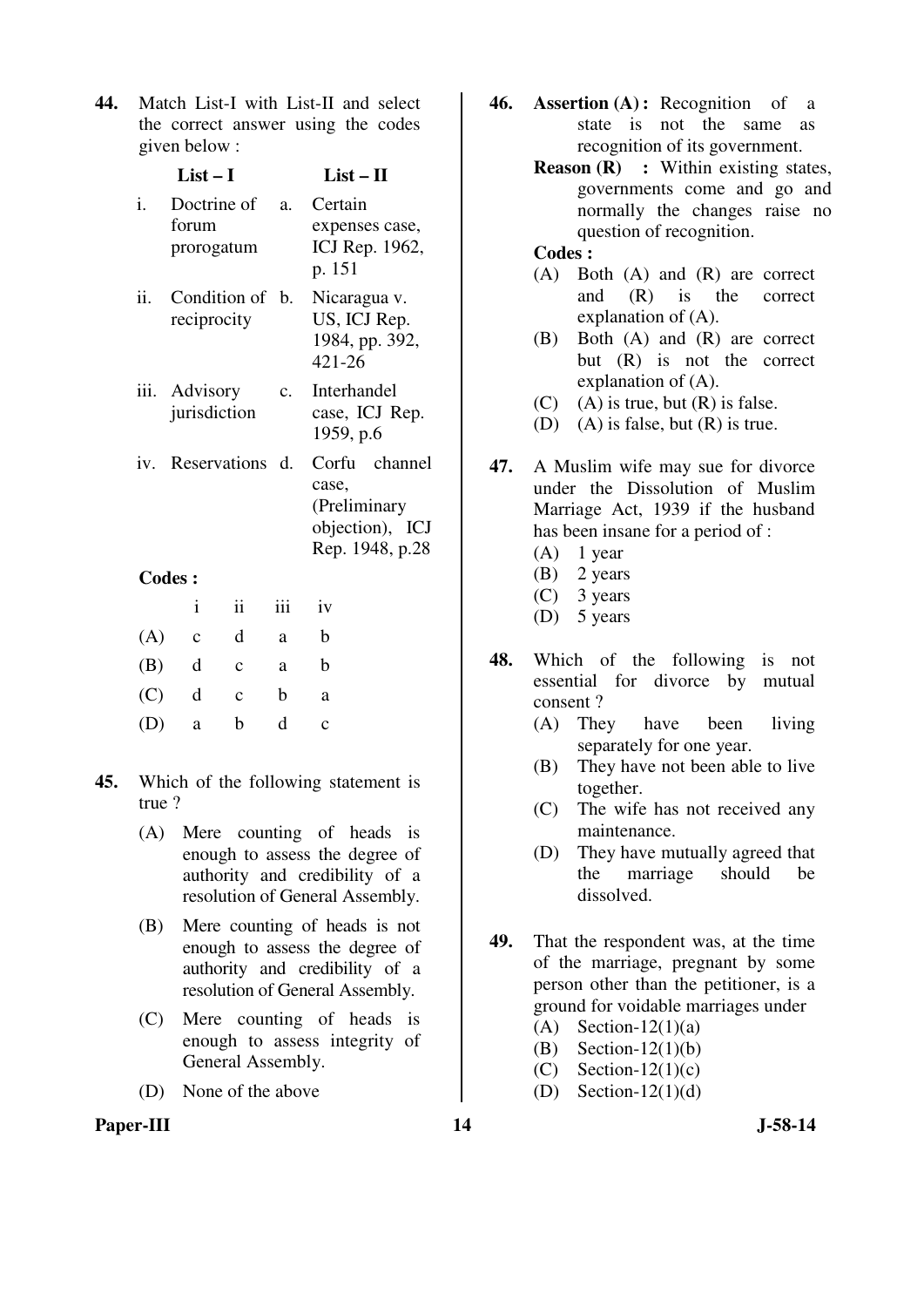44. सची-I को सची-II से समेलित कीजिए और प्रदत्त कट से सही उत्तर का चयन कीजिए:

|     | सूची – I                      |                    |                         |                        | सूची – II                                                |                                                                |
|-----|-------------------------------|--------------------|-------------------------|------------------------|----------------------------------------------------------|----------------------------------------------------------------|
| i.  | का सिद्धान्त                  | फोरम प्रोरोगैटम a. |                         |                        | निश्चित व्यय मामला,                                      | आई सी जे रेप, 1962                                             |
| ii. | सिद्धान्त                     |                    |                         | <b>y</b> . 151<br>1984 | पास्परिकता का b.   निकारगुआ बनाम यू<br>एस, आई सी जे रेप, | Ч.                                                             |
|     | iii. परामर्श<br>क्षेत्राधिकार |                    |                         | Y. 6                   | 392, 421-26                                              | c. इण्टरहंडेल मामला,<br>आई सी जे रेप, 1959                     |
|     | iv. आरक्षण                    |                    |                         | 9.28                   |                                                          | d. कोरफ़ चैनल केस<br>(प्रारम्भिक आपत्ति) आई<br>सी जे, रेप 1948 |
|     | कूट :                         |                    |                         |                        |                                                          |                                                                |
|     |                               | $\mathbf{i}$       | $\overline{\mathbf{u}}$ | iii                    | iv                                                       |                                                                |
|     | (A)                           | c                  | d                       | a —                    | b                                                        |                                                                |

- $(B)$  $\mathbf b$ d  $\mathbf{c}$ a  $(C)$  $\mathbf{d}$  $\mathbf b$  $\mathbf{c}$ a  $(D)$  $\mathbf{h}$ d  $\mathbf{c}$ a
- निम्नलिखित में से कौन सा कथन सही है ? 45.
	- (A) जनरल असेम्बली के प्रस्ताव को विश्वसनीयता और प्रामाणिकता की मात्रा को केवल इसकी पर्याप्त रूप में जाना जा सकता है कि प्रस्ताव के पक्ष और विपक्ष में सदस्यों की गिनती कितनी रही ।
	- जनरल असेम्बली के प्रस्ताव (B) को विश्वसनीयता और प्रामाणिकता को जानने के लिए यह आवश्यक नहीं कि प्रस्ताव के पक्ष और विपक्ष में सदस्यों को गिनती कितनी रही ।
	- (C) जनरल असेम्बली की सत्यनिष्ठा के मूल्यांकन के लिए मतदाताओं की गिनती पर्याप्त नहीं ।
	- (D) उपर्युक्त में से कोई नहीं ।
- अभिकथन (A) : किसी राज्य को मान्यता 46. देना उसी राज्य की सरकार को मान्यता देना एकसमान नहीं हैं ।
	- : मौजदा राज्यों में, सरकारे तर्क  $(R)$ आती जाती हैं और सामान्यतया ये परिवर्तन मान्यता के प्रश्नों को खड़ा नहीं करते ।

कोड $\cdot$ 

- (A) (A) और (R) दोनों सही हैं और (A) की (R) सही व्याख्या है ।
- (B) (A) और (R) दोनों सही हैं परन्तु (A) की (R) सही व्याख्या नहीं है ।
- (C)  $(A)$  सही है, परन्तु (R) गलत है ।
- (D) (A) गलत है, परन्तु (R) सही है।
- मुस्लिम विवाह विघटन अधिनियम, 1939 के 47. अधीन एक मुस्लिम पत्नी तलाक के लिए वाद कर सकती है यदि उसका पति कितनी अवधि से पागल रहा हो  $\overline{?}$ 
	- $(A)$  1 वर्ष  $(B)$  2 वर्ष  $(C)$  3 वर्ष (D) 5 वर्ष
- निम्नलिखित में से परस्पर सहमति द्वारा तलाक 48. की सुरत में, कौन सी शर्त अनिवार्य नहीं है ?
	- $(A)$  वे एक वर्ष से अधिक के समय से एक दूसरे से अलग रह रहे हों ।
	- (B) वे एक दूसरे के साथ इकट्ठे रहने में सक्षम न रहे हों ।
	- (C) पत्नी को किसी प्रकार का अनुरक्षण भत्ता प्राप्त नहीं हुआ है ।
	- (D) उन दोनों में परस्पर सहमति है कि विवाह का विघटन किया जाए ।
- 49. विवाह के समय प्रत्यर्थी प्रार्थी से नहीं परन्त किसी अन्य पुरुष द्वारा गर्भ से थी तो विवाह को किस धारा के अधीन शुन्य योग्य ठहराने का आधार बनता है ?
	- (A) धारा 12 (1) (a)
	- (B) धारा 12 (1) (b)
	- $(C)$ धारा 12 (1) (c)
	- (D) धारा 12 (1) (d)

 $J-58-14$ 

Paper-III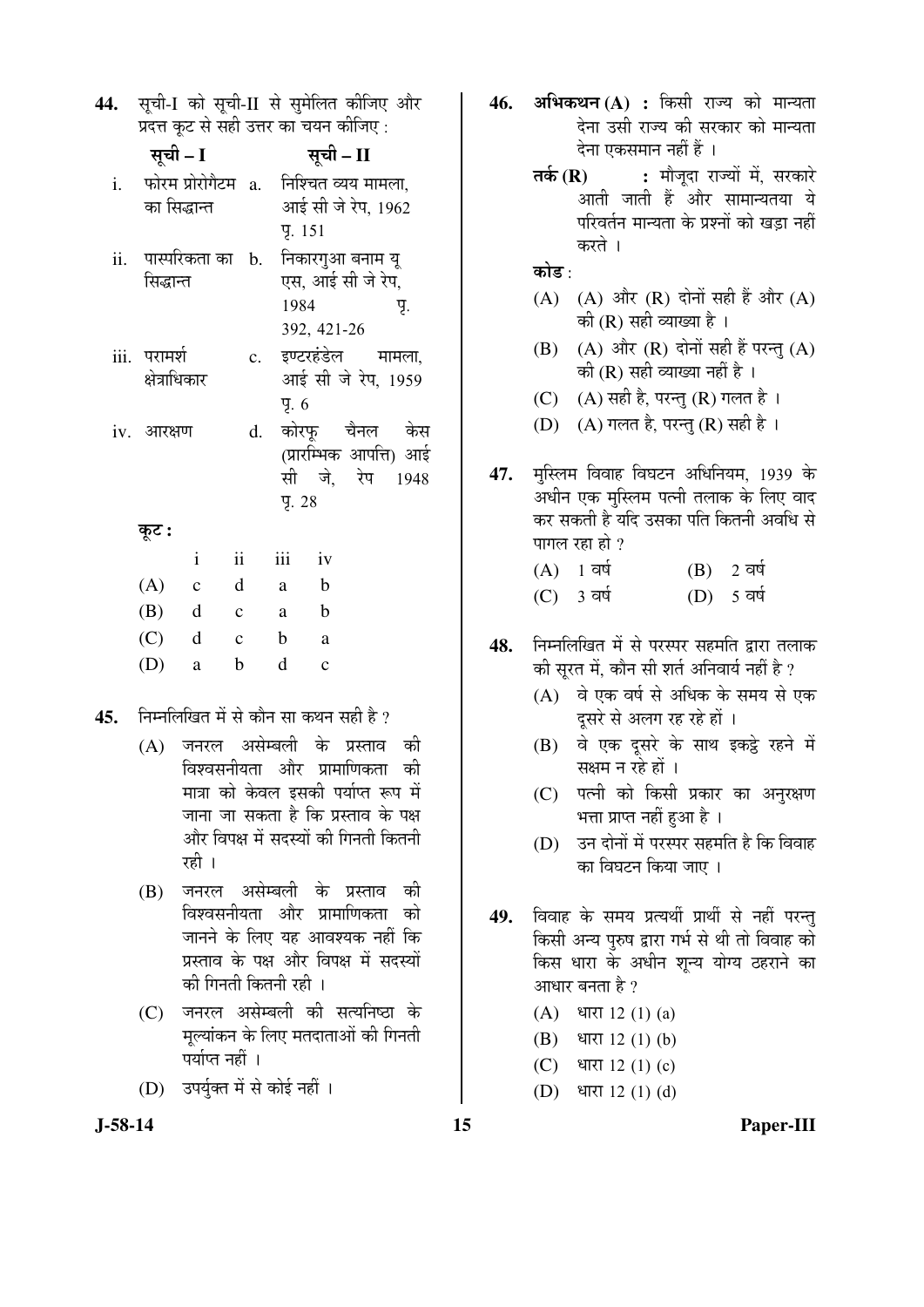- **50.** A petition for the dissolution of the marriage by a decree of divorce may be presented, if cohabitation as between the parties to the marriage, after the passing of a decree of judicial separation, is not resumed for a period of :
	- (A) One year or upwards
	- (B) Two years or upwards
	- (C) Six months or upwards
	- (D) None of the above
- **51.** Match List-I with List-II and select the correct answer using the codes given below :

- a. Marriage during Iddat period is. i. Void
- b. Marriage with an impotent person is. ii. Irregular
- c. Marriage below the iii. Voidable age of 18 years is.
- d. Inter-caste marriage iv. Valid

| a | b c d             |  |
|---|-------------------|--|
|   | $(A)$ i ii iii iv |  |
|   | $(B)$ ii i iv iii |  |
|   | $(C)$ iii ii i iv |  |
|   | $(D)$ ii iii i iv |  |

- **52.** Where the marriage has not been consummated, Iddat has to be observed in case of :
	- (A) Death of husband
	- (B) Divorce
	- (C) Both death and divorce
	- (D) Neither death nor divorce

## Paper-III **16** J-58-14

**53.** Match List-I with List-II and select the correct answer using the codes given below :

|     |    | given below:                    |             |              |                          |                     |                                       |  |
|-----|----|---------------------------------|-------------|--------------|--------------------------|---------------------|---------------------------------------|--|
|     |    |                                 | List-I      |              |                          |                     | List-II                               |  |
|     |    |                                 | (Cases)     |              | (Grounds)                |                     |                                       |  |
|     |    | a. Ram Narayan v/s              |             |              |                          | <i>i</i> . Insanity |                                       |  |
|     |    | Rameshwari                      |             |              |                          |                     |                                       |  |
|     |    |                                 |             |              |                          |                     | b. Lachman v/s Meena ii. Cruelty      |  |
|     |    |                                 |             |              |                          |                     | c. Dastane v/s Dastane iii. Desertion |  |
|     | d. |                                 |             |              |                          |                     | Mr. X v/s Hospital Z iv. Venereal     |  |
|     |    |                                 |             |              |                          |                     | <b>Diseases</b>                       |  |
|     |    | <b>Codes:</b>                   |             |              |                          |                     |                                       |  |
|     |    | a                               | $\mathbf b$ | $\mathbf{c}$ | d                        |                     |                                       |  |
|     |    | $(A)$ iii i iv                  |             |              | $\overline{\mathbf{ii}}$ |                     |                                       |  |
|     |    | $(B)$ ii iv iii i               |             |              |                          |                     |                                       |  |
|     |    | $(C)$ i iii ii iv               |             |              |                          |                     |                                       |  |
|     |    | $(D)$ iv                        | ii          | $\mathbf{i}$ | iii                      |                     |                                       |  |
|     |    |                                 |             |              |                          |                     |                                       |  |
| 54. |    |                                 |             |              |                          |                     | Under the Shia school, what is the    |  |
|     |    |                                 |             |              |                          |                     | cronical order of persons entitled to |  |
|     |    | the 'Hizanat' of a minor child? |             |              |                          |                     |                                       |  |
|     | a. | Father                          |             |              | $\mathbf{b}$ .           |                     | Mother                                |  |
|     |    |                                 |             |              |                          |                     | c. Grandfather d. Grandmother         |  |
|     |    | (A) b, a, c, d (B) b, a, d, c   |             |              |                          |                     |                                       |  |
|     |    |                                 |             |              |                          |                     |                                       |  |

- (C) c, b, a, d (D) d, c, b, a
- **55.** The solidarity rights, more commonly known as 'Third Generation Human Rights' is based on :
	- (A) Independent needs of people
	- (B) Concept of universalism
	- (C) Right to self-determination
	- (D) Common heritage of mankind
- **56.** "Human rights have two main dimensions. One of them can be called negative freedom in the sense that it is less important, it is negative because such freedom is based on a bedrock of what cannot be done, rather than what can be done."

The above is from the thoughts of

- (A) Kofi Annan
- (B) P.N. Bhagwati
- (C) Amartya Sen
- (D) M.N. Venkatachaliah
-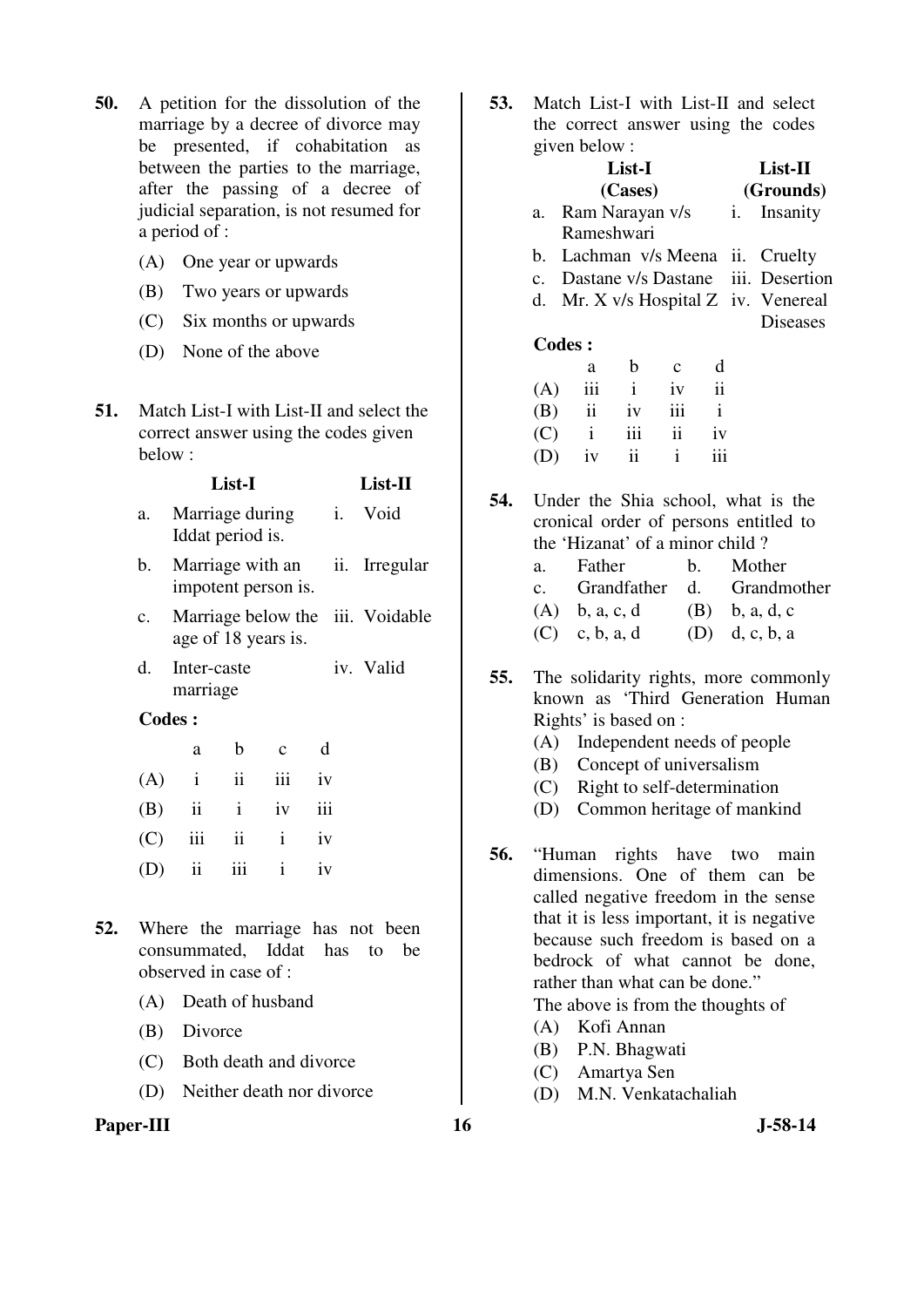| 50. | विवाह के विघटन के लिए तलाक की डिक्री<br>(डिगरी) द्वारा याचिका दाखिल की जा सकती है,<br>यदि पृथकता की न्यायिक डिक्री के पश्चात् दोनों<br>विवाहित् पक्षों के बीच किस अवधि तक संभोग<br>को पुन: चालू न किया गया हो ?<br>(A) एक वर्ष अथवा इससे अधिक<br>(B) दो वर्ष अथवा इससे अधिक<br>(C) छ: मास अथवा इससे अधिक<br>उपर्युक्त में से कोई नहीं<br>(D) | 53.        | सूची-I को सूची-II से सुमेलित कीजिए और<br>प्रदत्त कूट से सही उत्तर का चयन कीजिए:<br>सूची – I<br>सूची – II<br>(मामले)<br>(आधार)<br>राम नारायण<br>$\mathbf{i}$ .<br>पागलपन<br>a.<br>बनाम रामेश्वरी<br>लछमन बनाम<br>ii. क्रूरता<br>b.<br>मीना<br>iii. अभित्यजन<br>दस्ताने बनाम<br>c.<br>दस्ताने<br>iv. रतिज रोग<br>मिस्टर एक्स<br>d.<br>बनाम अस्पताल    |
|-----|----------------------------------------------------------------------------------------------------------------------------------------------------------------------------------------------------------------------------------------------------------------------------------------------------------------------------------------------|------------|-----------------------------------------------------------------------------------------------------------------------------------------------------------------------------------------------------------------------------------------------------------------------------------------------------------------------------------------------------|
| 51. | सूची-I को सूची-II से सुमेलित कीजिए और<br>प्रदत्त कूट से सही उत्तर का चयन कीजिए :<br>सूची – I सूची – II<br>इद्दत काल में i. शून्य<br>a.<br>हुआ विवाह है<br>नपुंसक पुरुष से ii. अनियमित<br>b.                                                                                                                                                  | 54.        | जैड<br>कूट :<br>d<br>$\mathbf b$<br>$\mathbf{C}$<br>a<br>iii<br>$\rm ii$<br>(A)<br>$\mathbf{i}$<br>iv<br>$\mathbf{i}$<br>iii<br>ii<br>(B)<br>iv<br>$\rm iii$<br>$\ddot{\rm ii}$<br>(C)<br>$\mathbf{i}$<br>iv<br>iii<br>$\overline{\textbf{ii}}$<br>$\mathbf{i}$<br>(D)<br>iv<br>शिया मत के अनुसार एक अवयस्क बालक की                                 |
|     | विवाह है<br>18 वर्ष से कम iii. शून्य योग्य<br>$\mathbf{c}$ .<br>की आयु में<br>हुआ विवाह है<br>अन्तर्जाति<br>iv. वैध<br>d.<br>विवाह है                                                                                                                                                                                                        |            | 'हिज़ानत' व्यक्तियों के किस 'क्रोनिकल' क्रम<br>में मिलेगी ?<br>पिता<br>$\mathbf{b}$ .<br>माता<br>a.<br>दादी<br>d.<br>दादा<br>c.<br>$(B)$ b, a, d, c<br>(A)<br>b, a, c, d<br>(D)<br>(C)<br>c, b, a, d<br>d, c, b, a                                                                                                                                  |
|     | कूट :<br>d<br>$\mathbf b$<br>$\mathbf c$<br>a<br>$(A)$ i ii iii<br>1V<br>iii<br>$\ddot{\mathbf{i}}$<br>$i$ iv<br>(B)<br>iii<br>ii<br>(C)<br>$\mathbf{i}$<br>iv<br>iii<br>(D)<br>$\overline{\mathbf{i}}$<br>$\mathbf{i}$<br>iv                                                                                                                | 55.<br>56. | 'एक जुटता का अधिकार जिसे आमतौर पर'<br>'तृतीय पीढ़ी के मानवाधिकार' के रूप में जाना<br>जाता है, आधारित है<br>(A) लोगों की स्वतंत्र आवश्यकताओं पर<br>वैश्वीकरण की संकल्पना पर<br>(B)<br>स्व-निर्धारण का अधिकार<br>(C)<br>मानवजाति की सर्वसामान्य धरोहर<br>(D)<br>मानव अधिकार के दो मुख्य आयाम हैं । इनमें<br>से एक को नकारात्मक स्वतंत्रता कहा जा सकता |
| 52. | जहाँ विवाहोत्तर संभोग नहीं हुआ, तो किस<br>मामले में इद्दत का अनुपालन करना होगा ?<br>पति की मृत्यु<br>(A)<br>(B)<br>तलाक<br>(C) मृत्यु और तलाक दोनों में<br>(D) न मृत्यु में और न ही तलाक में                                                                                                                                                 |            | है, इस अर्थ में कि यह कम महत्त्वपूर्ण है । यह<br>नकारात्मक है क्योंकि यह इस मूल सिद्धांत पर<br>आधारित है कि 'क्या नहीं' किया जा सकता न<br>कि 'क्या किया जा सकता है'।<br>यह किसके चिंतन का अंश हैं ?<br>(A) कोफी अन्नान<br>पी.एन. भगवती<br>(B)<br>अमर्त्य सेन<br>(C)<br>एम.एन. वेंकटचलिया<br>(D)                                                     |

 $17$ 

 $J-58-14$ 

Paper-III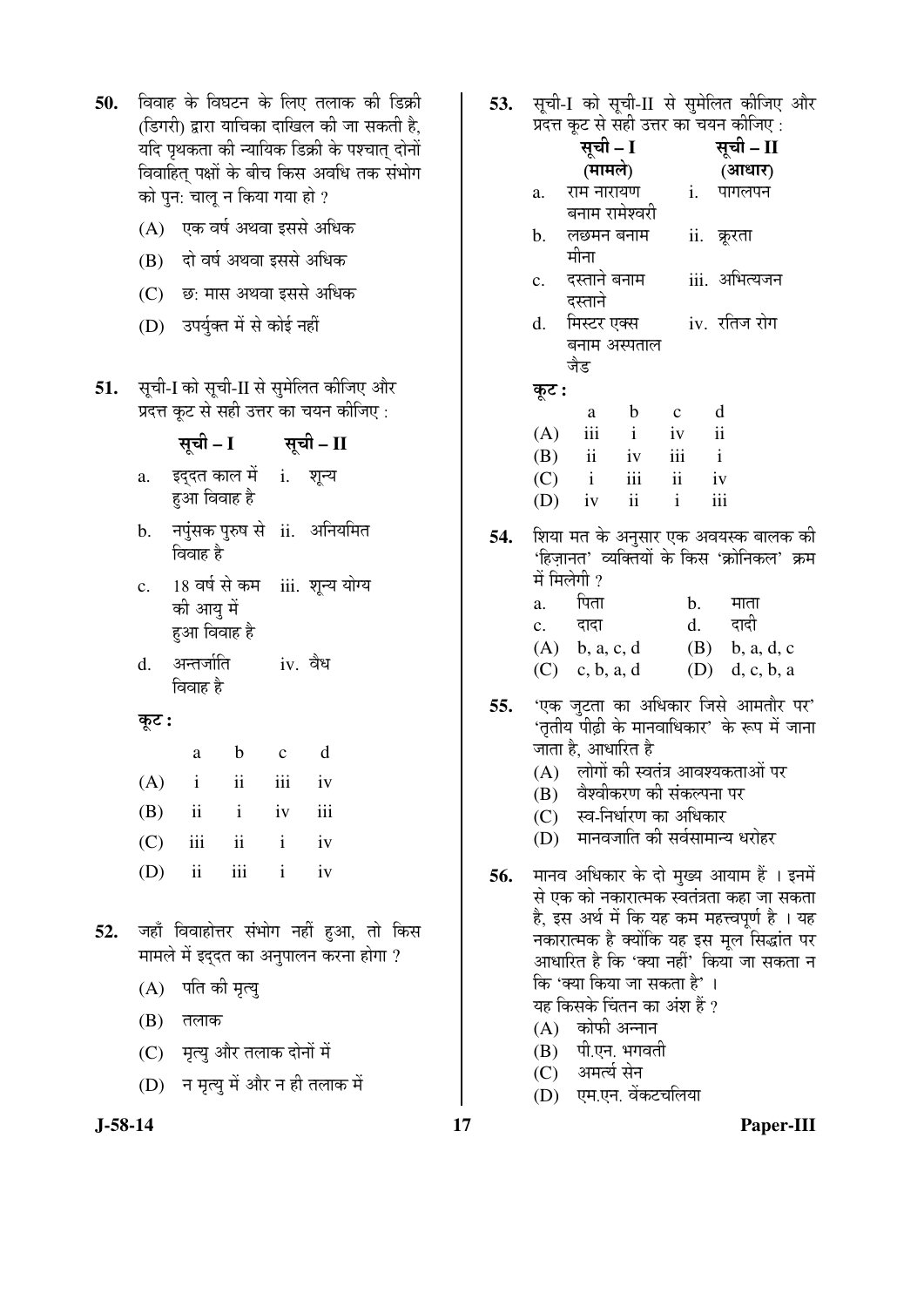**57.** Match List-I containing Human rights and List-II containing related Articles of Universal Declaration of Human Rights, using the codes given below :

|      |                           | List-I                                 |              |              | List-II                            |
|------|---------------------------|----------------------------------------|--------------|--------------|------------------------------------|
| i.   | Rights to own<br>property | a. Article-<br>18                      |              |              |                                    |
| ii.  |                           | Freedom of religion b. Article-9       |              |              |                                    |
| iii. | security of person        | Right to liberty and c. Article-<br>12 |              |              |                                    |
|      |                           |                                        |              |              | iv. Right to privacy d. Article-17 |
|      | <b>Codes:</b>             |                                        |              |              |                                    |
|      | $\mathbf{i}$              | ii                                     | iii          | iv           |                                    |
| (A)  | a                         | $\mathbf c$                            | d            | b            |                                    |
| (B)  | a                         | d                                      | $\mathbf{C}$ | b            |                                    |
| (C)  | a                         | d                                      | b            | $\mathbf{C}$ |                                    |
| (D)  | d                         | a                                      | b            | $\mathbf c$  |                                    |

- **58.** Human rights are inscribed in the hearts of the people ; they were there long before law makers drafted their first proclamation. This statement was made by :
	- (A) Kofi Annan
	- (B) Krishna Iyer, J.
	- (C) Mary Robinson
	- (D) None of the above
- **59.** Human Rights Council has taken the place of :
	- (A) Human Right Committee
	- (B) International Human Rights Institute
	- (C) Centre for Human Rights
	- (D) Human Right Commission

## Paper-III 18 J-58-14

- **60.** Select the best answer using the codes given below : The national Human Rights commission can :
	- 1. itself take action and punish those who violate human rights.
	- 2. recommend the government to take action.
	- 3. initiate proceedings in the court.
	- 4. join as a party to a case in the court involving violation of human rights.

#### **Codes :**

- (A) 1 and 2 are correct.
- (B) 2, 3 and 4 are correct.
- (C) 1, 2 and 3 are correct.
- (D) 3 and 4 are correct.
- **61.** Some of the human rights are contained in the Indian Constitution under :
	- (A) Part III and Part IV-A
	- (B) Part III and Part IV
	- (C) Part IV and Part IV-A
	- (D) Part II and Part IV-A
- **62.** Tort is defined as "an infringement of a right in rem of a private individual giving a right of compensation of the suit of the injured party" by<br>  $(A)$  Salmond  $(B)$  F  $(B)$  Franger
	- (C) Winfield (D) Flemmings
- **63.** Which of the following correctly represent the position under the law of torts ?

 Select from the code given below : A person is responsible for

- 1. all the consequences of his wrongful act.
- 2. consequences which directly flow from his wrongful act.
- 3. consequences which are not too remote.
- 4. all the consequences which are reasonably foreseable.

## **Codes :**

- (A) 1 and 2 are correct.
- (B) 1, 2 and 3 are correct.
- (C) 2 and 3 are correct.
- (D) 2, 3 and 4 are correct.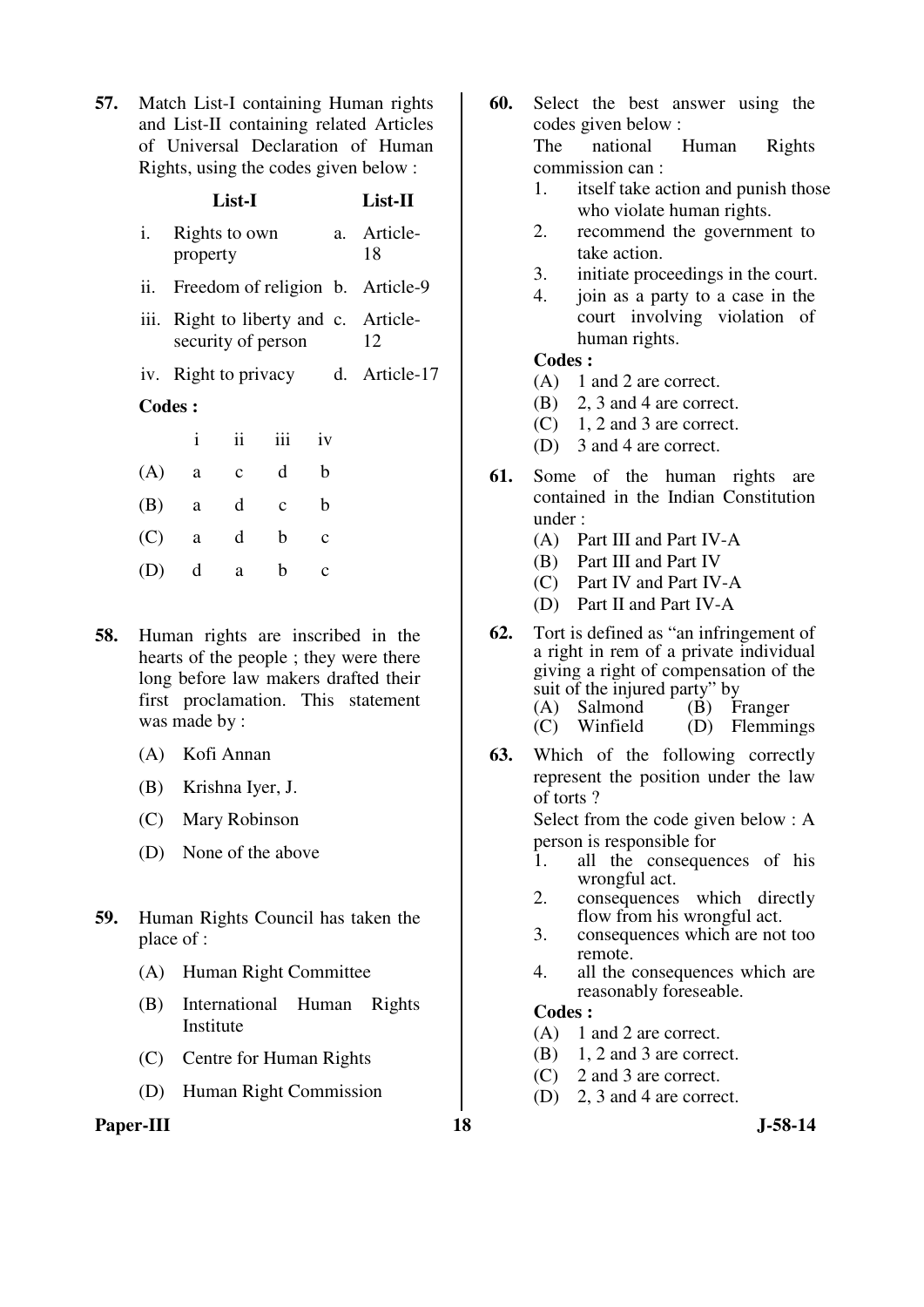57. सूची-I (मानव अधिकार) को सूची-II (मानव अधिकार की वैश्विक घोषणा के अनुच्छेद) से सुमेलित कीजिए तथा नीचे दिए गए कूट से सही उत्तर चनिए $\cdot$ 

|       | सूची – I                                                  |                           |                | सूची – II                          |                                                                                            |     |                                   |
|-------|-----------------------------------------------------------|---------------------------|----------------|------------------------------------|--------------------------------------------------------------------------------------------|-----|-----------------------------------|
| i.    | संपत्ति के<br>स्वामित्व का<br>अधिकार                      |                           |                | a. अनुच्छेद 18                     |                                                                                            |     | 2.<br>3.<br>4.                    |
| ii.   | धर्म की<br>स्वतंत्रता                                     |                           |                | b. अनुच्छेद 9                      |                                                                                            |     |                                   |
|       | iii. व्यक्ति की<br>स्वतंत्रता एवं<br>सुरक्षा का<br>अधिकार |                           |                | c. अनुच्छेद 12                     |                                                                                            |     | कूट :<br>(A)<br>(B)<br>(C)<br>(D) |
|       | iv.  निजता का<br>अधिकार                                   |                           |                | d. अनुच्छेद 17                     |                                                                                            | 61. | कुछ मा<br>किये ग                  |
| कूट : |                                                           |                           |                |                                    |                                                                                            |     | (A)<br>(B)                        |
|       | $\mathbf{i}$                                              | $\mathbf{ii}$             | iii            | iv                                 |                                                                                            |     | (C)                               |
| (A)   | $\rm{a}$                                                  | $\mathbf{C}$              | d              | $\mathbf b$                        |                                                                                            |     | (D)                               |
| (B)   | a                                                         | $\mathbf d$               | $\overline{c}$ | $\mathbf b$                        |                                                                                            | 62. | निम्नलि<br>''क्षतिग्र             |
| (C)   | <sub>a</sub>                                              | d                         | $\mathbf b$    | $\mathbf c$                        |                                                                                            |     | देते हुए                          |
| (D)   | d                                                         | $\mathbf a$               | $\mathbf b$    | $\mathbf c$                        |                                                                                            |     | अतिल्ल<br>है ?                    |
|       |                                                           |                           |                |                                    | 'मानवाधिकार लोगों के हृदय में अंकित हैं; वे                                                |     | (A)<br>(C)                        |
|       |                                                           |                           |                |                                    | विधि निर्माताओं द्वारा की गई प्रथम घोषणा के<br>बहुत पहले से ही विद्यमान हैं ।' यह कथन है : | 63. | अपकृत<br>कौन दि                   |
|       | (A) कोफी अन्नान का                                        |                           |                |                                    |                                                                                            |     | सही कू                            |
|       | (B) जस्टिस कृष्णा अय्यर का                                |                           |                |                                    |                                                                                            |     | एक व्य                            |
|       | (C) मैरी रोबिन्सन का                                      |                           |                |                                    |                                                                                            |     | 1.                                |
| (D)   |                                                           | उपर्युक्त में से कोई नहीं |                |                                    |                                                                                            |     | 2.                                |
|       |                                                           |                           |                |                                    |                                                                                            |     | 3.                                |
|       |                                                           |                           |                |                                    | मानव अधिकार परिषद् ने किसका स्थान लिया है ?                                                |     | 4.                                |
| (A)   |                                                           | मानव अधिकार समिति         |                |                                    |                                                                                            |     |                                   |
| (B)   |                                                           |                           |                | अंतर्राष्ट्रीय मानव अधिकार संस्थान |                                                                                            |     | कूट<br>(A)                        |
| (C)   |                                                           | सेंटर फॉर ह्यूमैन राइट्स  |                |                                    |                                                                                            |     | (B)                               |

- मानव अधिकार आयोग/मानवाधिकार (D) आयोग
- $J-58-14$

58.

59.

60. निम्नलिखित में सबसे उपयुक्त उत्तर चुनिए । कूट का प्रयोग कीजिए । राष्ट्रीय मानवाधिकार आयोग मानवाधिकारों का उल्लंघन करने वालों  $\mathbf{1}$ के विरुद्ध स्वयं कार्यवाही कर के दण्डित कर सकता है । सरकार को कार्यवाही करने के लिए संस्तुति कर सकता है। न्यायालय में वाद चला सकता है । न्यायालय में मानवाधिकार के उल्लंघन से सम्बन्धित किसी वाद में पक्षकार के रूप में शामिल हो सकता है । 1 एवं 2 सही हैं । 2, 3 एवं 4 सही हैं । 1, 2 एवं 3 सही हैं । 3 एवं 4 सही हैं । ानवाधिकार भारतीय संविधान में समाहित ये हैं : भाग III एवं भाग IV-A में भाग III एवं भाग IV में भाग IV एवं भाग IV-A में भाग II एवं भाग IV-A में ाखित में से किसके द्वारा अपकृत्य को ास्त पक्ष के वाद पर प्रतिकर का अधिकार प्राइवेट व्यक्ति के सर्वबंधी अधिकार के नंघन'' के रूप में परिभाषित किया गया सालमण्ड (B) फ्रेजर विनफील्ड (D) फ्लेमिंग्स य विधि के अंतर्गत निम्नलिखित में से .<br>त्रधिक स्थिति का प्रतिनिधित्व करता है ? ट चनिए क्ति जिम्मेदार है : अपने दोषपूर्ण कार्य के सभी परिणामों के लिए । उसके दोषपूर्ण कार्य से प्रत्यक्षत: निकलने वाले परिणामों के लिए । उन परिणामों के लिए जो अति दुरवर्ती नहीं हैं ।

- समस्त युक्ति युक्त पूर्व अनुमानेय परिणामों के लिये ।
- 1 तथा 2 सही हैं ।
- 1, 2 तथा 3 सही हैं । (B)
- 2 तथा 3 सही हैं ।  $(C)$
- (D) 2.3 तथा 4 सही हैं ।

Paper-III

19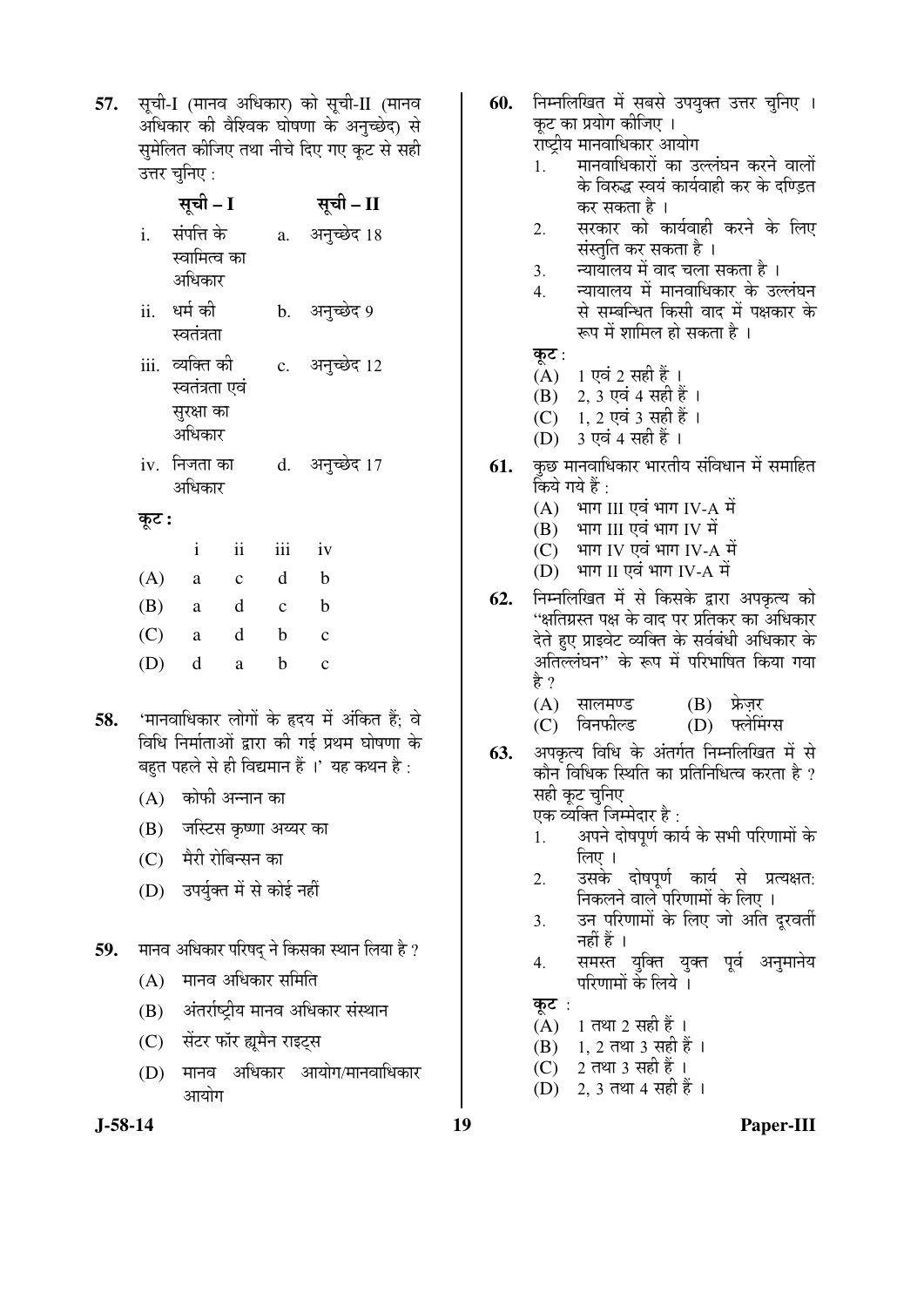- **64.** Which of the following is not necessary in tort of defamation ?
	- (A) The statement is defamatory.
	- (B) There is intention to refer to the plaintiff.
	- (C) The right thinking members in the society infer that the statement refers to plaintiff.
	- (D) The statement is made known to other members of society.
- **65.** A film critic in his review of a film comments adversely on the cinematic values and quality of the film. The director of the film sues the film critic for defamation. Which of the following is correct, use the code given below :
	- 1. The film critic is not liable as he can raise the defence of justification.
	- 2. The critic is not liable because it was a fair and bonafide comment in public interest.
	- 3. It was an expression of opinion and not assertion of facts.
	- 4. It was a fair criticism of a film meant for public entertainment.

- (A) 1 and 4 are correct.
- (B) 1 and 2 are correct.
- (C) 2, 3 and 4 are correct.
- (D) 1 and 3 are correct.
- **66.** The 'standard of care' generally used in care of negligence is
	- (A) the care taken by an intelligent and prudent man.
	- (B) the skill and care taken by a qualified and competent person.
	- (C) the foresight of an adult person.
	- (D) the care and skill of a prudent and careful man belonging to defendant's calling or business or skill.
- **67.** Which one of the following is a good defence for the tort of private nuisance ?
	- (A) Plaintiff has come to the place of nuisance.
	- (B) Reasonable care was taken to prevent nuisance.
	- (C) The activity is for the public benefit.
	- (D) The activity is continuing for the past 20 years.
- **68.** Who is a consumer under the Consumer Protect Act, 1986 ?
	- (A) A person who gives his pants for stitching to a tailor.
	- (B) A person who purchases goods for sale in his shop.
	- (C) A person who purchases a car for being used as a taxi in his taxi service.
	- (D) A person who avails of medical services free of cost.
- **69.** Partnership is
	- (A) Trust
	- (B) Company
	- (C) Mutual agency
	- (D) Mutual fund
- **70. Assertion (A) :** When something of valuable nature is acquired by a partner in breach of his duty in good faith, it is taken to be acquired for the benefit of all the partners and has to be accounted for to the firm.

**Reason (R)** : Partnership is a trust. **Codes :** 

- (A) Both (A) and (R) are true and (R) is the correct explanation of  $(A)$ .
- (B) Both (A) and (R) are true but (R) is not the correct explanation of (A).
- (C) (A) is true, but  $(R)$  is false.
- (D) (A) is false, but (R) is true.
- Paper-III 20 J-58-14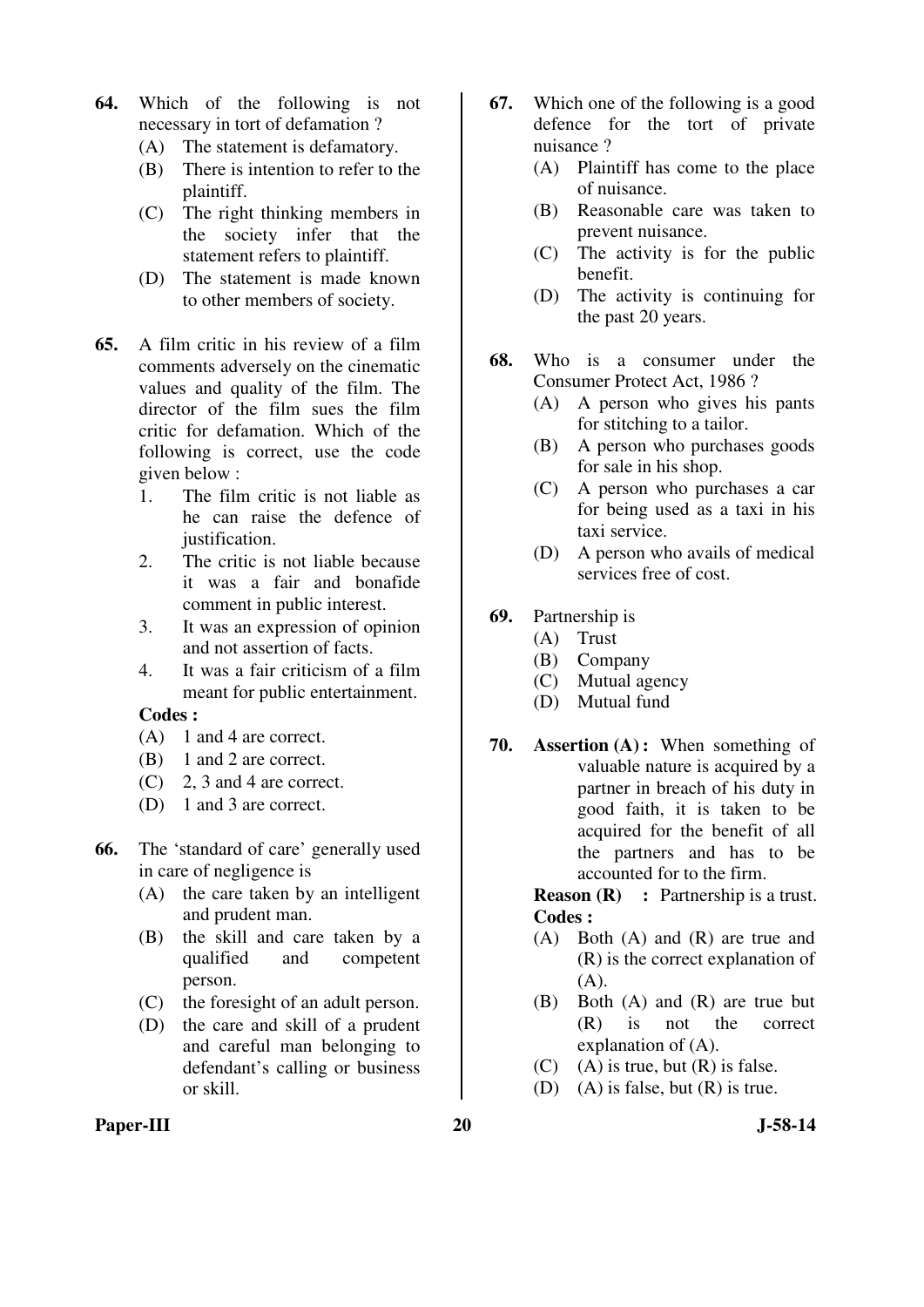- **64.** मानहानि के अपकृत्य में निम्नलिखित में से कौन आवश्यक नहीं है ?
	- $(A)$  कथन मानहानि पूर्ण है ।
	- (B) कथन से वादी को संदर्भित करने का आशय है ।
	- (C) समाज के सही सोच रखने वाले व्यक्तियों की राय में वह कथन वादी को संदर्भित कर रहा हो ।
	- (D) समाज के अन्य सदस्यों को उस कथन के बारे में बताया गया है ।
- **65.** एक फिल्म की समीक्षा करते हुए एक फिल्म आलोचक उस फिल्म के चित्रपटपरक महत्त्व तथा गुणवत्ता पर प्रतिकुल टिप्पणी करता है । फिल्म का दिग्दर्शक उस आलोचक पर मानहानि का मुकदमा दायर करता है। निम्नलिखित में से कौन सा सही है ? कट का

प्रयोग कीजिए  $\cdot$ 

- 1. फिल्म आलोचक उत्तरदायी नहीं है <u>क्योंकि वह कथन के न्यायोचित्य का</u> बचाव ले सकता है ।
- 2. फिल्म आलोचक उत्तरदायी नहीं है क्योंकि यह (टिप्पणी) जन हित में उचित तथा सदभावनापर्ण की गई है ।
- 3. यह राय की अभिव्यक्ति थी, तथ्यों का अभिकथन नहीं
- 4. यह लोक मनोरंजन के लिए निर्मित फिल्म की उचित आलोचना थी ।
- कूट:
- $(A)$  1 तथा 4 सही हैं ।
- (B) 1 तथा 2 सही हैं ।
- (C) 2, 3 तथा 4 सही हैं ।
- (D) 1 तथा 3 सही हैं ।
- **66.** लापरवाही के मामले में सामान्यत: प्रयुक्त 'स्टैंडर्ड ऑफ केयर' (देखरेख का स्तर) है
	- (A) बद्धिमान एवं विवेकी व्यक्ति द्वारा की गई देखरेख ।
	- (B) योग्यताधारी तथा सक्षम व्यक्ति द्वारा की गई देखरेख तथा कौशल**।**
	- (C) एक प्रौढ़-व्यक्ति की दूरदेशी ।
	- $(D)$  प्रतिवादी के पेशे या व्यवसाय या कौशल से जुड़े विवेकी तथा सतर्क व्यक्ति की देखरेख तथा कौशल ।
- 67. प्राइवेट न्यूसेंस के लिए निम्नलिखित में से कौन सा एक सही बचाव हो सकता है ?
	- $(A)$  न्युसेंस के स्थान पर वादी आया था ।
	- (B) न्यूसेंस को न होने देने के लिए उचित सावधानी बरती गई थी ।
	- $(C)$  वह क्रियाकलाप लोगों के फायदे के लिए था ।
	- $(D)$  वह क्रियाकलाप पिछले 20 वर्षों से चल रहा था ।
- **68.** उपभोक्ता संरक्षण अधिनियम, 1986 के अंतर्गत उपभोक्ता कौन है ?
	- $(A)$  दर्जी को सिलने के लिए पैंट देने वाला व्यक्ति
	- (B) अपनी दुकान से बेचने के लिए सामग्री खरीदने वाला व्यक्ति
	- (C) अपनी टैक्सी सेवा में चलाने के लिए तथा टैक्सी के रूप में उपयोग करने के आशय से कार खरीदने वाला व्यक्ति
	- (D) नि:शुल्क चिकित्सीय सेवा लेने वाला व्यक्ति
- **69.** भागीदार है
	- $(A)$  न्यास
	- $(B)$  कम्पनी
	- (C) पारस्परिक अभिकरण
	- (D) पारस्परिक फंड
- 70. **अभिकथन (A) :** जब किसी एक भागीदार द्वारा अपने कर्त्तव्य को भंग करते हुए कोई ऐसी मूल्यवान वस्तु सद्भाव से खरीदी जाती है, इस खरीद को सभी के लाभार्थ माना जाएगा और इस खरीद को ेफर्म के लेखे में जोड़ा जाएगा ।
	- **तर्क (R) :** भागीदारी एक न्यास है । कूट:
	- (A) (A) और (R) दोनों सही हैं और (A) की ( $R$ ) सही व्याख्या है ।
	- $(B)$   $(A)$  और  $(R)$  दोनों सही हैं परन्तु  $(A)$ को  $(R)$  सही व्याख्या नहीं है ।
	- (C)  $(A)$  सही है, परन्तु (R) गलत है।
	- (D)  $(A)$  गलत है, परन्तु (R) सही है ।

**J-58-14 21 Paper-III**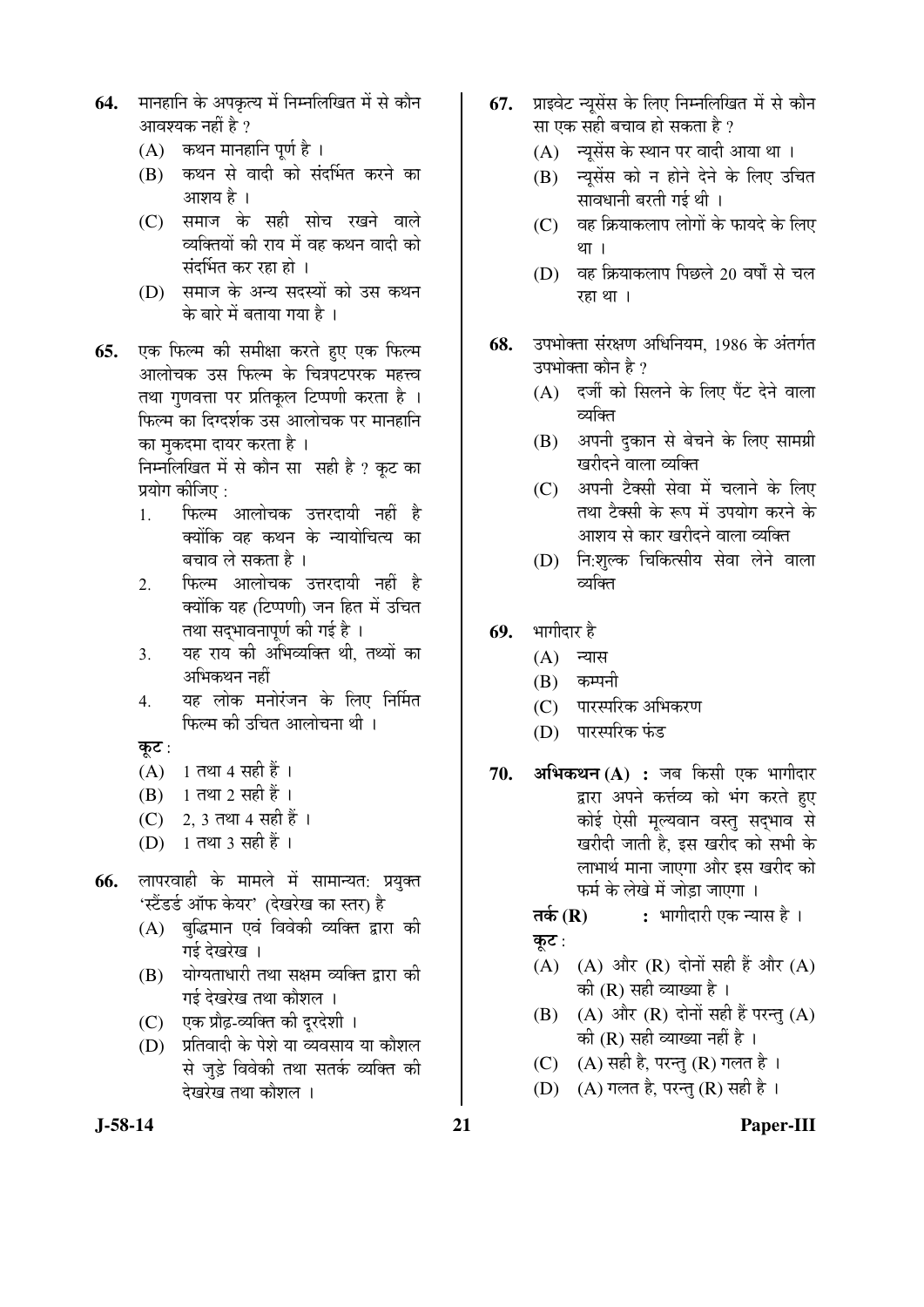- **71.** Arrange the following concepts in which sequence they appeared, using the codes given below :
	- (i) Damage
	- (ii) Breach of terms of agreement of partnership
	- (iii) Damaged
	- (iv) Agreement to share profits from business of firm

- $(A)$  (i), (ii), (iv), (iii)
- (B) (iv), (ii), (i), (iii)
- $(C)$  (ii), (iv), (i), (iii)
- (D) (iii), (i), (ii), (iv)
- **72.** Match items in List-I with items in List-II using the codes given below :

|                  | List-I |                                                  |             | List-II      |                | (A)                    | The order contained in the bill |     |                                                                                               |
|------------------|--------|--------------------------------------------------|-------------|--------------|----------------|------------------------|---------------------------------|-----|-----------------------------------------------------------------------------------------------|
|                  | i.     | Liability for<br>misappropriation                |             |              | a.             | Section-<br>26         |                                 |     | of<br>exchange<br>be<br>may<br>conditional.                                                   |
|                  |        | by a partner                                     |             |              |                |                        |                                 | (B) | A bill of exchange<br>must<br>contain a request to pay.                                       |
|                  | ii.    | Liability of a<br>partner for torts              |             |              | $\mathbf b$ .  | Section-<br>27         |                                 | (C) | Every bill of exchange is a                                                                   |
|                  | iii.   | Liability of a                                   |             |              | $\mathbf{c}$ . | Section-               |                                 |     | promissory note.                                                                              |
|                  |        | partner for<br>holding out                       |             |              |                | 28                     |                                 | (D) | The payee must be certain.                                                                    |
|                  | iv.    | Doctrine of<br>implied authority<br>of a partner |             |              | d.             | Sections-<br>18 and 19 | 75.                             |     | V/s<br>Haward<br>Patent<br>Ivory<br>Manufacturing Co., (1888) 38 Ch.D.<br>156 is a case about |
|                  |        | <b>Codes:</b>                                    |             |              |                |                        |                                 | (A) | Doctrine of ultra vires                                                                       |
|                  |        | $\mathbf{i}$                                     | ii          | iii          | iv             |                        |                                 | (B) | Doctrine<br>of<br>indoor                                                                      |
|                  | (A)    | $\mathbf C$                                      | d           | a            | $\mathbf b$    |                        |                                 |     | management                                                                                    |
|                  | (B)    | $\mathbf b$                                      | a           | d            | $\mathbf{c}$   |                        |                                 | (C) | Doctrine of public notice                                                                     |
|                  | (C)    | a                                                | $\mathbf b$ | $\mathbf{c}$ | d              |                        |                                 | (D) | of<br>Doctrine<br>social<br>responsibility                                                    |
|                  | (D)    | $\mathbf b$                                      | a           | $\mathbf{C}$ | d              |                        |                                 |     |                                                                                               |
| <b>Paper-III</b> |        |                                                  |             |              |                |                        | 22                              |     | $J-58-14$                                                                                     |

- **73.** Which one of the following pairs does match ?
	- (A) Definition  $E. \& S 5 : 02 PM$ and essentials of sale Ruben Ltd. V/s Faire Bros. (1949)1 KB 254
	- (B) Formalities Drummond & of sale Sons V/s Van Ingen, (1887) 12 App. Cases 284
	- $(C)$  Conditions  $$ implied by trade and usage Peter Darlington Partners Ltd. V/s Gosho Co. Ltd., (1964) 1 Lloyds Rep 149
	- $(D)$  Sale sample – Rowland V/s Divall (1923) 2 KB 500, CA.
- **74.** Which one of the following statements is true ?
	- (A) The order contained in the bill of exchange may be conditional.
	- (B) A bill of exchange must contain a request to pay.
	- (C) Every bill of exchange is a promissory note.
	- (D) The payee must be certain.
- **75.** Haward V/s Patent Ivory Manufacturing Co., (1888) 38 Ch.D. 156 is a case about
	- (A) Doctrine of ultra vires
	- (B) Doctrine of indoor management
	- (C) Doctrine of public notice
	- (D) Doctrine of social responsibility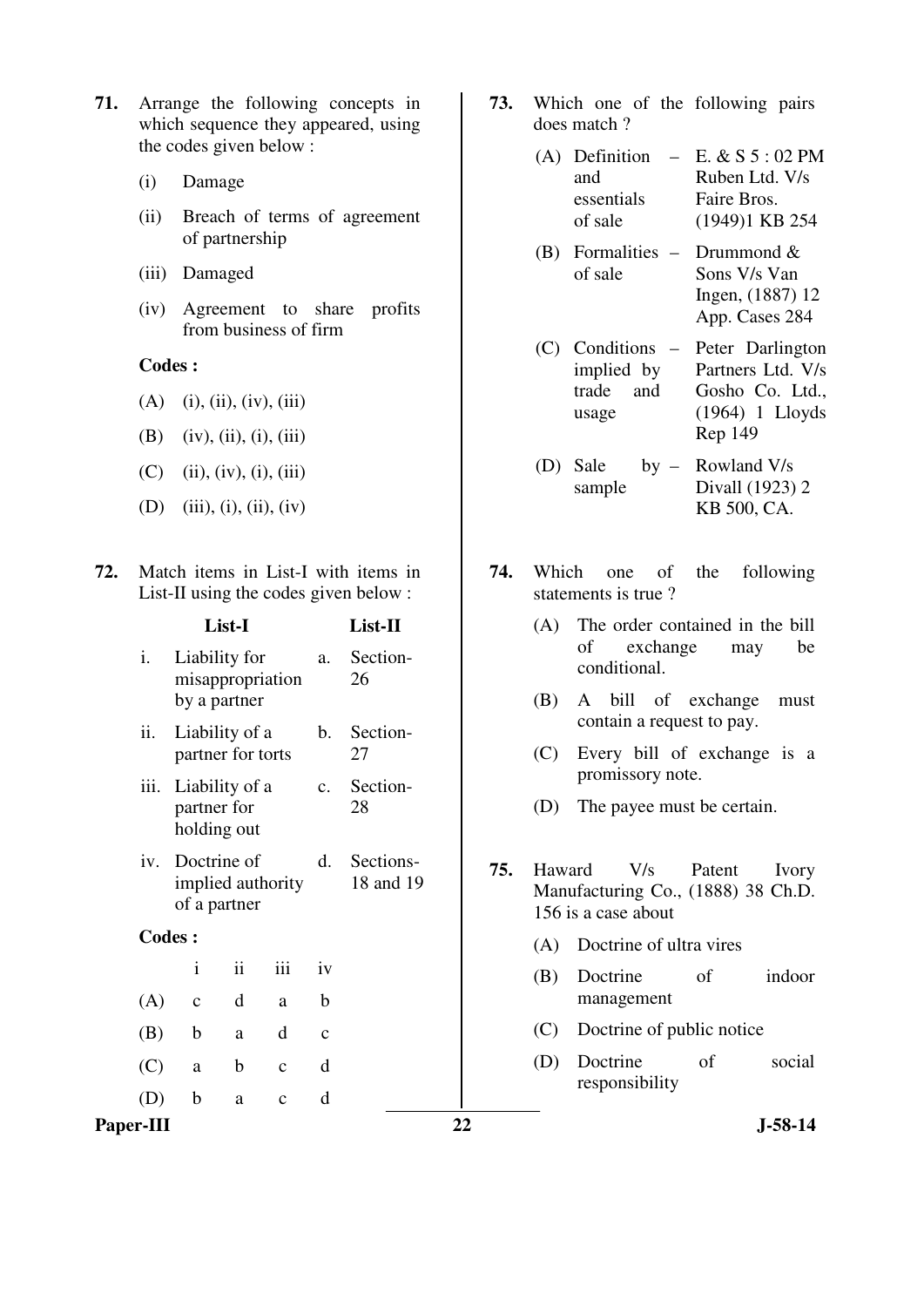71. निम्नलिखित अवधारणाओं को कालक्रमानुसार व्यवस्थित कीजिए और प्रदत्त कुट से सही उत्तर का चयन कीजिए :

- (i) नुकसान
- (ii) भागीदारी संहिता की शर्तों का भंग होना
- (iii) नुकसानी
- (iv) फर्म के काम काज के लाभ से हिस्सा लेने का डकरारनामा

कूट :

- (A) (i), (ii), (iv), (iii)
- (B) (iv), (ii), (i), (iii)
- $(C)$  (ii), (iv), (i), (iii)
- (D) (iii), (i), (ii), (iv)
- 72. सूची-I की मदों को सूची-II की मदों से सुमेलित कीजिए और प्रदत्त कूट से सही उत्तर का चयन कीजिए $\cdot$

|       | सूची - I                                                  |                          |              | सूची – II                            |
|-------|-----------------------------------------------------------|--------------------------|--------------|--------------------------------------|
| i.    | एक भागीदार<br>द्वारा किये गए<br>दुर्विनियोग का<br>दायित्व |                          |              | a. धारा 26                           |
|       | ii.    क्षति के लिए<br>भागीदार का<br>दायित्व              |                          |              | <b>b.</b> धारा 27                    |
|       | iii. भागीदार द्वारा<br>व्यपदेशन करने<br>का दायित्व        |                          |              | c. धारा 28                           |
|       | निहित अधिकार<br>सिद्धान्त                                 |                          |              | iv. भागीदार का d. धाराएँ 18 और<br>19 |
| कूट : |                                                           |                          |              |                                      |
|       | $\mathbf{i}$                                              | $\overline{\mathbf{ii}}$ | <i>iii</i>   | iv                                   |
| (A)   | $\mathbf{C}$                                              | $\mathbf d$              | a a          | $\mathbf{b}$                         |
|       | $(B)$ b a d c                                             |                          |              |                                      |
|       | $(C)$ a                                                   | b c d                    |              |                                      |
|       | $(D)$ b                                                   | a                        | $\mathbf{c}$ | d                                    |

- 73. निम्नलिखित में से कौन सा युग्म सुमेलित है ?
	- $(A)$  बिक्री की परिभाषा और अनिवार्य तत्त्व  $\frac{1}{2}$   $\frac{1}{2}$   $\frac{1}{2}$   $\frac{1}{2}$   $\frac{1}{2}$   $\frac{1}{2}$   $\frac{1}{2}$   $\frac{1}{2}$   $\frac{1}{2}$   $\frac{1}{2}$   $\frac{1}{2}$   $\frac{1}{2}$   $\frac{1}{2}$   $\frac{1}{2}$   $\frac{1}{2}$   $\frac{1}{2}$   $\frac{1}{2}$   $\frac{1}{2}$   $\frac{1}{2}$   $\frac{1}{2}$   $\frac{1}{2}$   $\frac{1}{2$  $PM$  रुबेन लिमिटेड बनाम फेयर ब्रदर्स  $(1949)1$  के.बी. 254
	- $(B)$  बिक्री की ओपचारिकताएँ डूमेंड एण्ड सन्स ँ<br>बनाम वान इंजेन  $(1887)12$  लगभग

मामले 284

- $(C)$  व्यापार एवं प्रथा द्वारा विवक्षित श्नर्ते पीटर डारलिंगटन णर्टनर्स लिमिटेड बनाम गोशो कम्पनी लि. (1964) 1 लायडस रेप 149
- (D) सैम्पल बिक्री द्वारा – रोलैण्ड बनाम डिवाल (1923) 2 के बी 500 सी.ए.
- 74. Fiम्नलिखित कथनों में से कौन सा कथन सही है ?
	- $(A)$  विनिमय बिल में दिया गया आदेश सशर्त हो ।
	- $(B)$  विनिमय बिल में अदायगी करने के लिए <u>निवेदन का होना आवश्यक है</u>।
	- $(C)$  प्रत्येक विनिमय बिल एक हण्डी है।
	- (D) प्राप्त कर्ता निश्चित हो ।
- 75. हावर्ड बनाम पेटेंट इवोरी मैनुफैक्चरिंग कम्पनी (1888)38 सी.एच.डी. 156 किससे सम्बंधित मामला है ?
	- (A) अधिकारातीत सिद्धान्त
	- $(B)$  अन्तर प्रबन्धन का सिद्धान्त
	- (C) सार्वजनिक नोटिस का सिद्धान्त
	- (D) सामाजिक दायित्व का सिद्धान्त

**J-58-14 23 Paper-III**